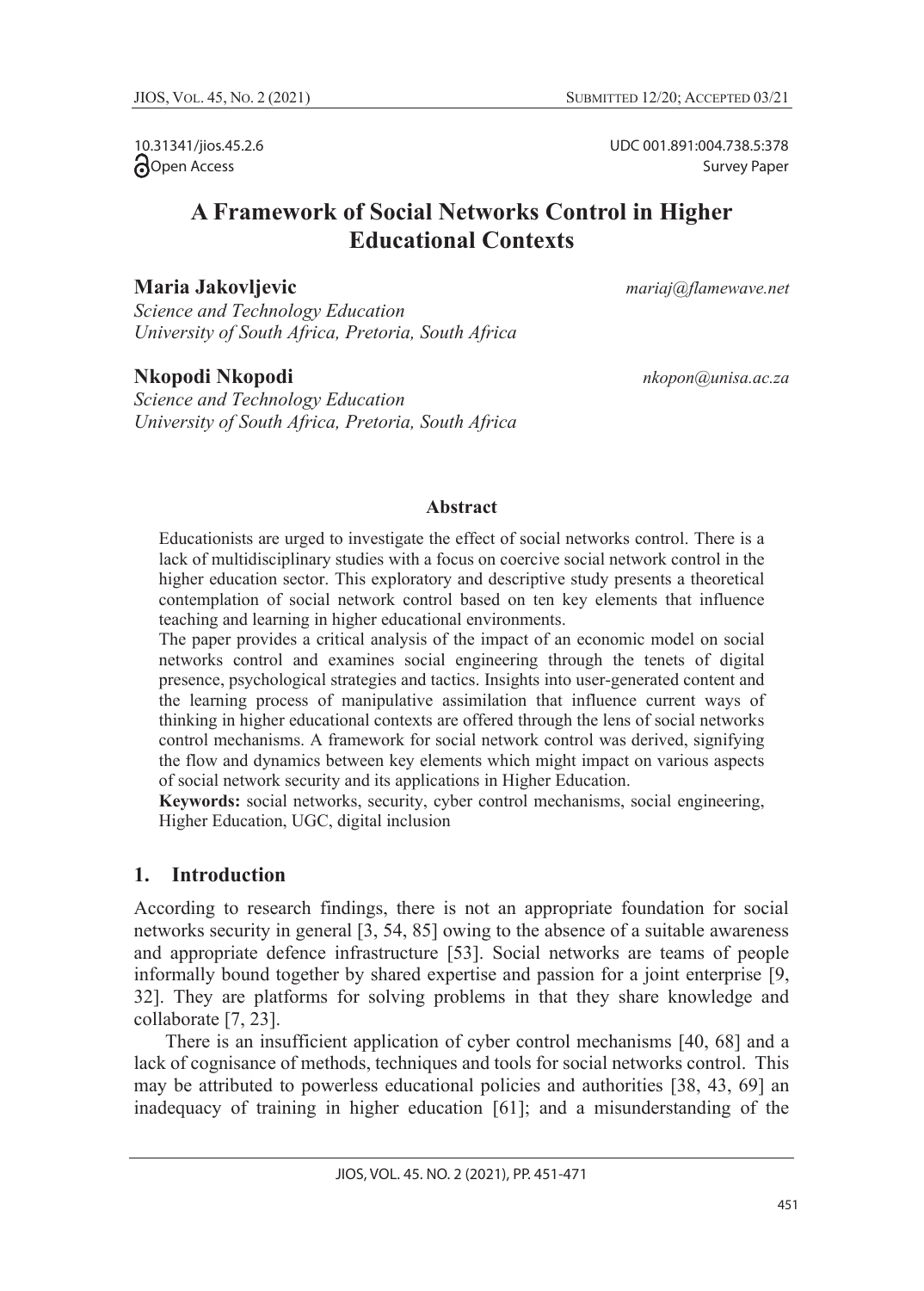underlying basic economics principles and their application in education [17]. Moreover, this may be ascribed to a lack of understanding economy and digital economy [71, 83] as a basis for any human endeavour in society. A model of economics with its three levels of economy and its impact on education has not been taught explicitly. Digital economy is the tendency of most organisations to exclusively use digital information in globally connected systems [71, 83].

There is a lack of studies that present an insight into the underlying issues of social networks control. The researchers Gronke and Cook [41] examined trust in online news, Turcotte, York and Irving [84] reviewed information search, while the researchers Ciochină, et al. [23] investigated students' opinions on trust that depends on the recommendations of friends [33, 95]. Furthermore, researchers [28, 95] highlighted the exploitation of user-generated content (UGC).

Currently there is poor cultivation of awareness of philosophical foundations and knowledge inquiry in higher education [34] that influence critical analysis of social networks control. Students and educationists are not acquainted with the learning process involved during coercive influence and the dynamics of manipulation in formal and informal social networks [7, 9, 19, 32].

Researchers Glezou [38, 39, 43] argue that security in online social environments require urgent attention from educational, government and business organisations. Numerous obstacles undermine safe and productive social network activities [29, 79]. Consequently, educational institutions, in collaboration with other social and economy sectors can authorise different solutions for coercive attacks [39].

Based on discussion above, the main purpose of this study was to create a framework for social networks control (SNCF) that would motivate educational, government and business institutions to act proactively towards minimising endangering the security of social networks. This highlights the specific objectives for this study, namely, to derive a theoretical and conceptual background as a basis for the framework; propose a SNCF framework with its major mechanisms; critically analyse the essential components of the framework; and discuss the learning process, dynamics and the flow within the framework.

Based on the discussions above and the purpose and objectives of the study research, the following questions were set for this study:

- RQ1. *What are major mechanisms of the SNCF applicable to educational environments?*
- RQ2. W*hat kind of dynamics and the flow exists within the framework?*

The following section presents the research methodology.

### **2. Research Methodology**

This research can be described as exploratory and descriptive with the literature review of major concepts connected to social networks control. This study utilizes scientific method and researchers' reflective practice. Scientific data processing,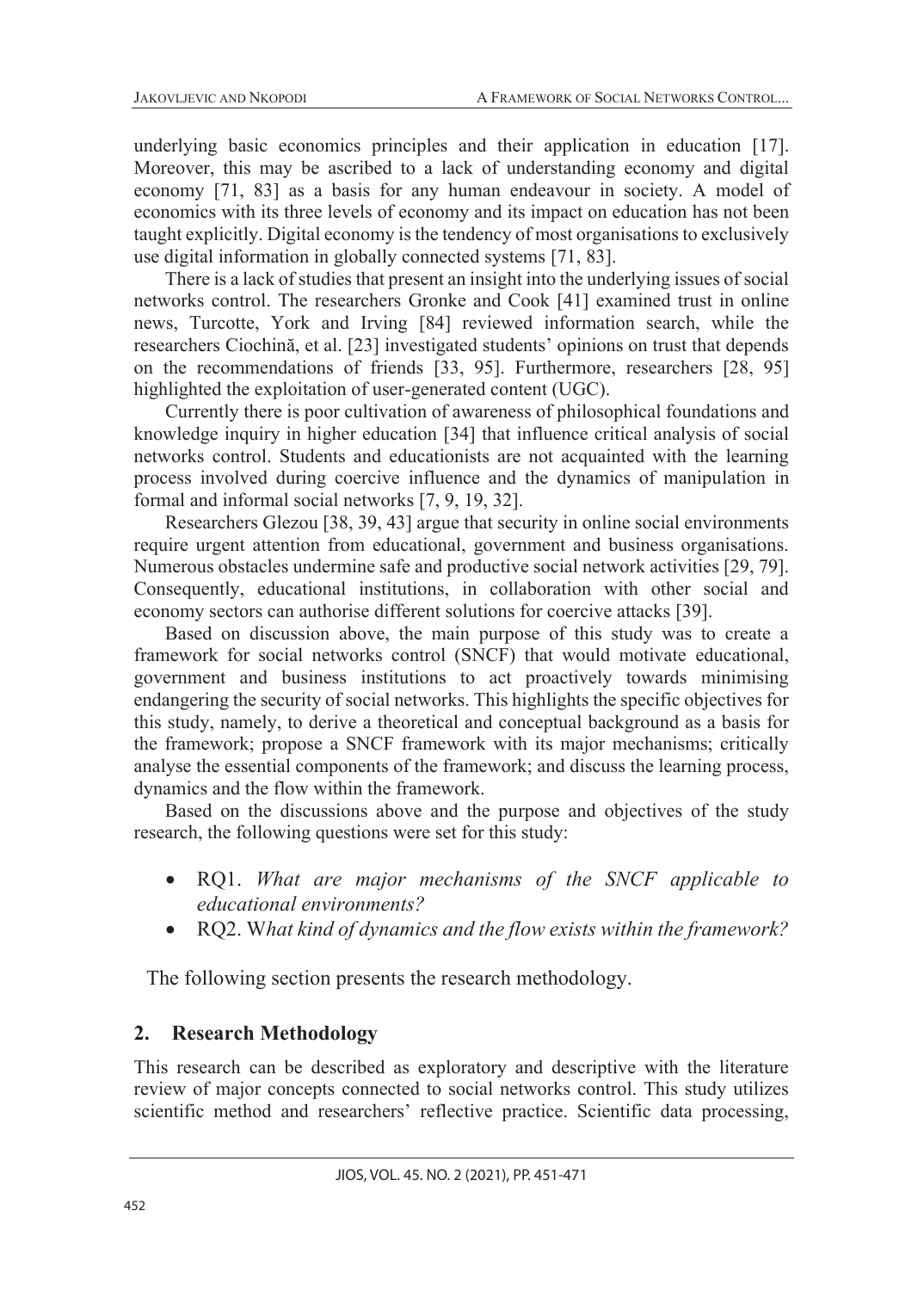logical methods and the scientific method rely on empirical evidence and utilize relevant concepts from the current research [50]. "The scientific method encourages a rigorous, impersonal mode of procedure dictated by the demands of logic and objective procedure" [11, 14, 50]. The researchers of this study delivered an insightful analysis of multidimensional concepts and derived a framework for social networks control in that they analyzed scientific literature and existing practice.

## **3. Theoretical Foundation for a Framework of Social Networks Control**

### **3.1. An Overview**

The focus of this paper was on the elaboration of psychological and social control factors relevant to social networks in higher education contexts. Furthermore, this paper detailed dynamics of social networks control emerged with multiple aspects, technology and underlying economic modelling. Social control is not visible as a conscious rational phenomenon, but rather as a concept for urgent rethinking of its main power through ever-increasing social networks and exploration.

Furthermore, social networks control is a complex topic that requires a multidisciplinary approach and perspectives from a number of disciplines such as economy, psychology, neuropsychology, cyber security and software engineering. Social networks control is applicable to HE environments through digital inclusion, online discourses, user generated content and an augmented vulnerability level of students and academics. Current curriculum lacks an in-depth analysis of social networks treats and the explicit knowledge of psychological and technological means. In the following sections, we describe how social control appears in different modes of being and doing in the interface between the digital and physical.

### **3.2. A Basis for Social Networks Control in Higher Education Environments**

### *3.3.1. An Economic Model*

A basis for social networks control emerges from an elementary economic default model that applies a homological transfer [62] between the science of energy and economics [77, 69, 83] and exemplifies three levels of economy:

- 1. Economic capacitance capital (money, stock/inventory, investments in buildings and durables, etc.)
- 2. Economic conductance goods (production flow coefficients)
- 3. Economic inductance services (the influence of the population of industry on output).

Relations between these three levels are dependent on the economic capacitance that controls economic conductance and inductance through its monopolistic role and decision-making processes without accommodating the possible reactions of others. Economic inductance includes services to people who are vulnerable to social control, despite the poor quality of education and manipulation of production and peoples'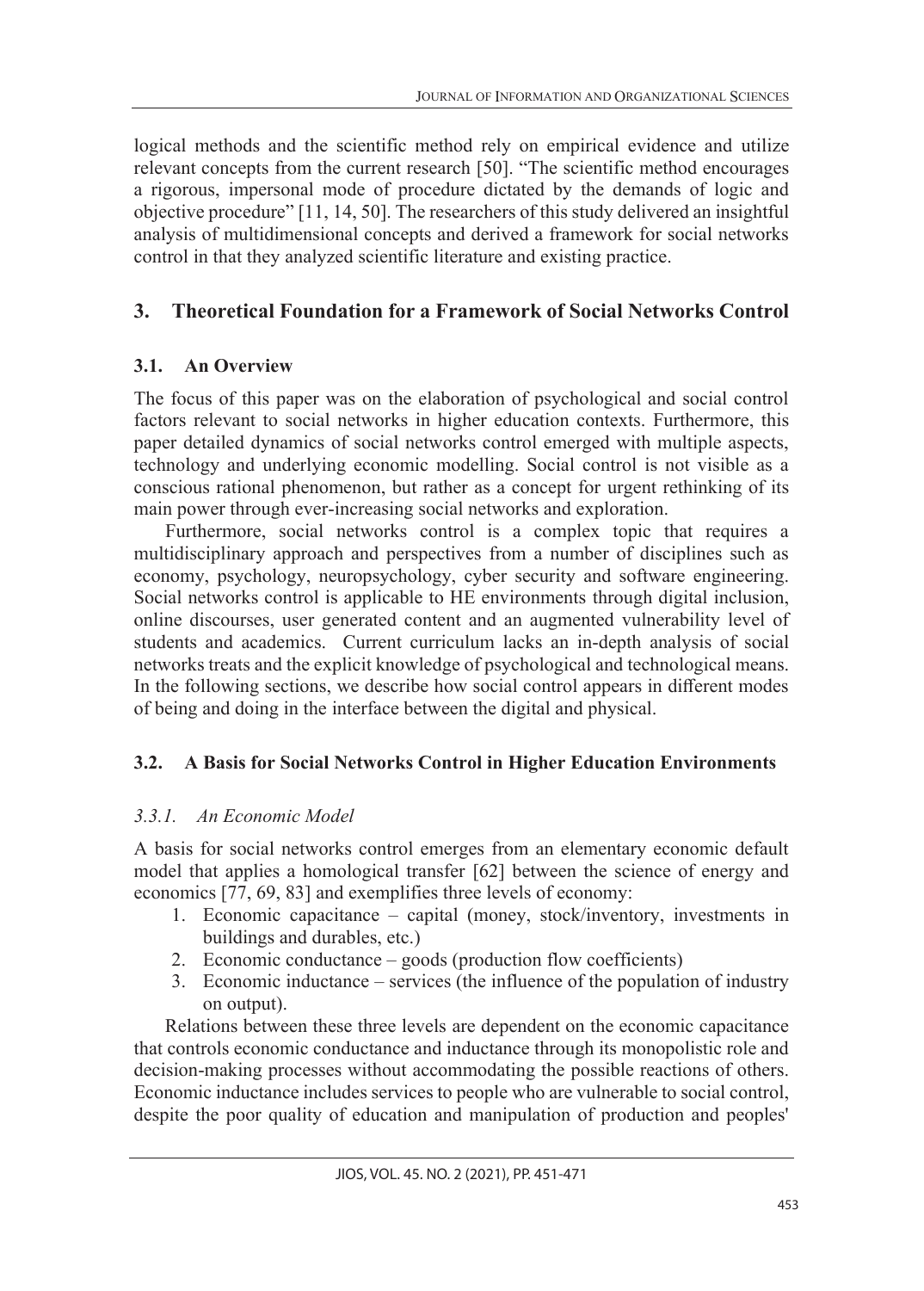pursuits and political leanings [28, 69, 77, 71, 83]. This economic model has not been taught explicitly at universities and other higher educational contexts.

### *3.3.2. The Economic Model in Higher Education*

Contemporary research is silent about the economic model and its influence on higher education, but education and economic engineering work in synergy. Higher education policy is related to economic policy objectives [42, 69, 70]. Consequently, universities contribute to economy as moral symbols, social etalons, education providers and innovation facilitators, promoters of entrepreneurial talent, economic and civic leaders and mostly as knowledge pioneers [72]. Furthermore, universities retain their mission of serving the world's hopes: to solve cross-border challenges; to unlock and harness new knowledge and to build cultural and political cooperation [59, 60, 72, 81].

Nevertheless, university curriculum prevents the understanding of interactions between three crucial factors of the economic model and its impact on social networks control, causing a fruitful environment for youths to become an easy prey of destructive collective conscience [15, 55]. It is necessary to embrace education in the existing economic model, specifically the university and its influence across history. Since economy expand to digital inclusion and user generated content (UGC), the economic model underpins these elements.

### *3.3.3. User-generated Content (UGC) relevant to Higher Education*

Ekbia [8] investigated user-generated content (UGC); its role in wealth generation and highlighting the network asymmetry, that does not erase class boundaries through "digital inclusion". Arvidsson and Colleoni, 2012 agree that digital inclusion is exploitation based on the extensive labour time, skills, relationships and commitments.

Ekbia [28, p. 166] states that "the army of digital networkers, gamers, and users keep the powerful computer engines of technology e.g. Google, Facebook companies running the processes of production, distribution, and exploitation that provide for the incessant flow of capital by pervasive computerized information and communication technologies". Sennett [8, p 170, 75] argues that "the archetype of the ideal subject now is the teenage gamer, the obsessed social media member and the permanently reskilled, re-educated, and mobile professional". Although there is a return on investments of in terms of connections, creativity and participation [28], the social crowd lacks control over common pool knowledge, infrastructure and natural resources that contribute to overexploitations, because the creation of value has shifted from paid to unpaid labour [28, 35, 92].

Fuchs [35, 36] in his theory of user exploitation on social media ascertains that the users spend labour time on commercial social media platforms to generate social capital (the accumulation of social relations); create cultural capital (the accumulation of qualification, education, knowledge) and form symbolic capital (the accumulation of reputation). These capitals are in the process of being transformed into economic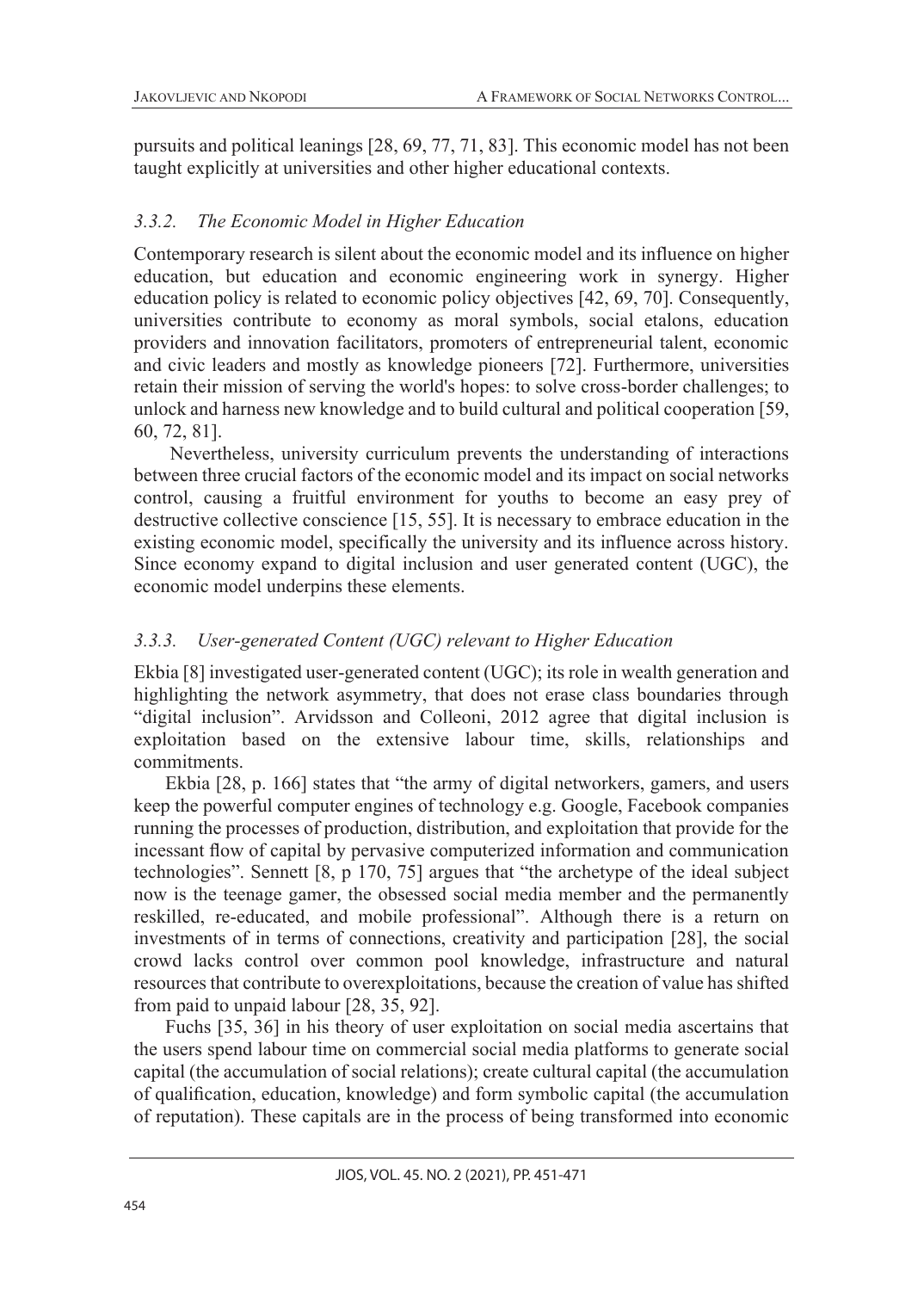capital. This applies to HE contexts through the use of social networking technologies for educational purposes [44, 52, 95, 47, 21]. Educational networking can assist learners in communication and social interactions to perform educational tasks, to publish or share text, photos, videos and music online; be engaged in shopping and studying; and create personal, professional and informal social network contacts.

Based on the economic model and perspectives on the role of universities seven crucial issues of social networks control have been derived, that are applicable to HE environments.

## **3.4. Critical Aspects of Social Network Control**

### *3.4.1. Psychological aspects of cyber security in higher education*

It seems that educators and students have no basic knowledge of psychological aspects that underpin cyber security within social networks [51, 20]. This may be contributed to the stealing of students' private information that happens very often due to their good credit accounts [66]. Attacks are launched by impersonating a scholastic, posing as a known academic figure or a representative of a sponsorship organisation, promising college scholarships and gaining access to campuses without interference [56].

Through immersion and illusion, an intruder becomes an impersonated person, the new personality. It is necessary to create a pretext, the creation of a believable scenario and to build a believable disguise. Additionally, it is important to build a depth of useful expertise, a routine of a suitable language, understanding of the natural features of the victim's facility, knowing psychology how to manipulate targets [90].

 The aim of a strategic social network attack is to develop vulnerabilities: create low-quality programmes of education, particularly in mathematics, logic, systems design, technical creativity and economics; and to impose distractions with matters of no real importance and disengagement from matters of real significance [31, 90]. From a strategic point of view, procedural steps are necessary for social network control namely, exploration of current events; disguise, impersonation; infiltration; use of timing; discovering weak points in an area of defences; examination of psychological weaknesses; distraction; the use of concealment devices and covert listening devices; the use of intelligence; surveillance; sabotage; hiding and silent movements [90].

The tactical network attacks rely on existing social network members' vulnerabilities [31, 51, 89, 90]. By homological transfer, in these circumstances, students will be more prone to engage their emotions and increase their selfindulgence in activities of no tangible value to influence the shifting of students' thinking from personal needs to highly fabricate outside priorities [31, 62, 65].

Most studies propose educational, behavioural and structural intervention methods through prevention, education, identification and enforcement [20, 74, 87] and the incorporation of curriculum change in HEIs. Concurrently, education authorities should guard against cyber invasion by passing cyber laws with strong penalties, as done by Germany with its ground-breaking Network Enforcement Act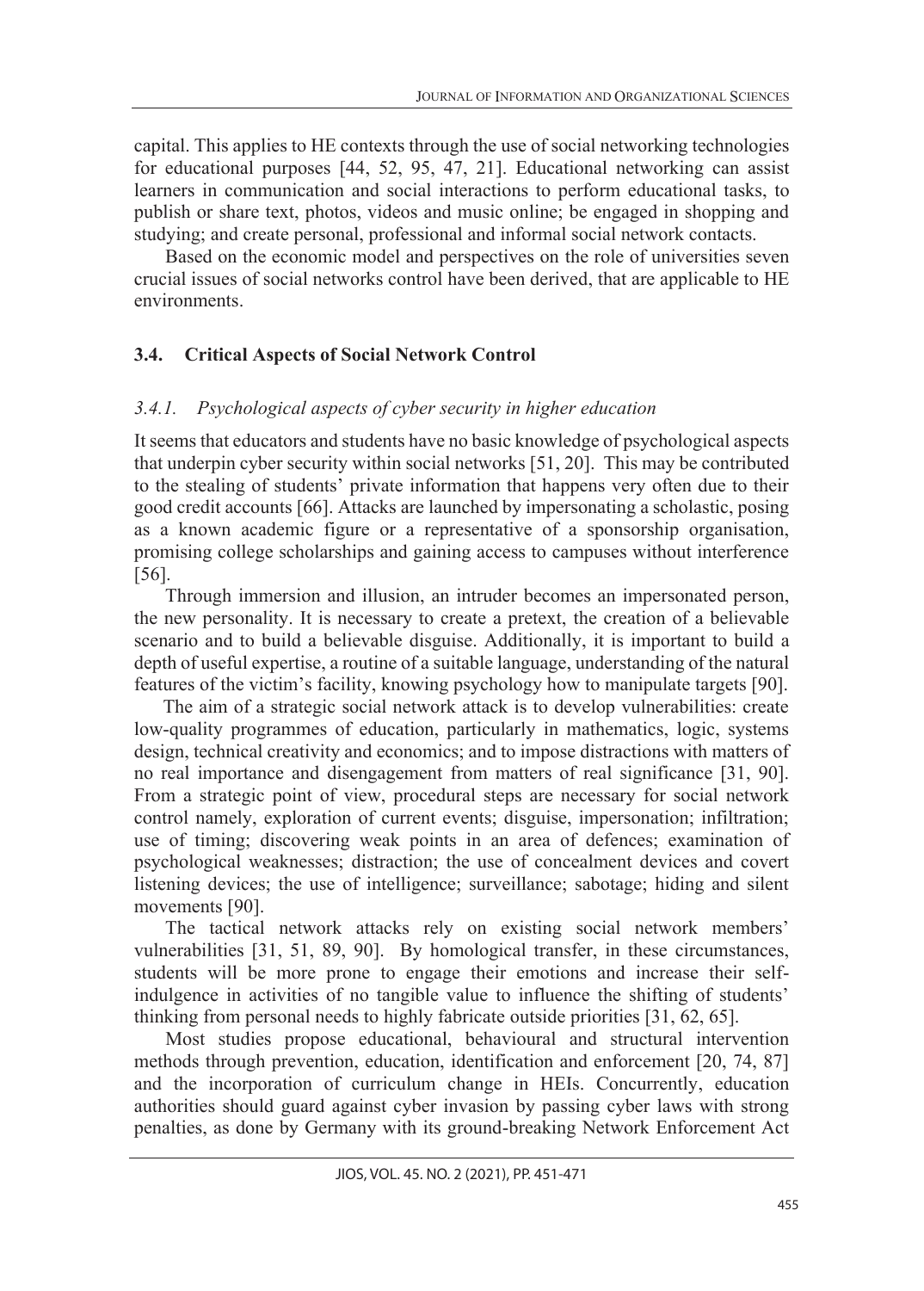[68] and software that is able to search, monitor, analyse and manage the content of social media. In order to understand psychological attacks within social networks, it is necessary to elaborate on online language discourse techniques.

#### *3.4.2. Online language discourse and social networks control*

Learners communicate through a variety of language discourse techniques in online contexts. The mind, language and creativity are primary tools for producing value [12]. These are particularly relevant to youths who are in a disadvantaged position in that they acquire critical thinking necessary for filtering online information and detecting social coercive attacks to the determinant of their own advancements. Students and youths are exposed to manipulative discourse through the use of abusive symbolic written communication, verbal or textual utterances and non-verbal signals, specific visual features of text and talk [22, 49, 86, 93]. Online auditory discourse interactions include specific features of talk in vocal communications that can be modified such as faster pronunciation, unclear expressions, short messages and repetition of blurred communications to hamper understanding and recall [67].

Partial or incomplete illegitimate presenting of text and understanding to targeted individuals and groups in educational settings is in the best interests of a powerful group [86]. Textual language involves general layout, use of colour, photos, drawings and different forms of phonetic, phonological, morphological, syntactic and lexical operations that can be manipulated in a silent manner [86, p. 366, 94]. Social engineering is a major threat in online social media services, as it uses many forms of coercive discourses [31, 94].

#### *3.4.3. Social Engineering Intrusions*

Social engineering is a major threat in online social media services, as it uses many forms of coercive discourses [31, 94]. Social engineering is the art of manipulating people through the use of psychological tricks, baiting, website spoofing, deception, pretexting and phishing, bribes, blackmail and threats [D. Airehrour, D., N.V. Nair, and S. Madanian, 1998].

Social engineering attackers avoid direct contact with their targets. They favour to exploit emails, the internet, and digital media in order to steal information using a variety of deceptive techniques such as kindliness, orthodoxy and empathy. The main causative factors for social engineering attacks [80] are organisational (e.g. insufficient management and security policies), demographic (e.g. gender, age, personality characters and cultural) and human (e.g. uncontrolled emotions, surroundings, habits or physical impairments**.**

Researchers report that an unspeakable number of social engineering attacks occurs on social media on a weekly basis that can be attributed to human vulnerabilities [3, 6, 31, 51, 94]. Students and academics are vulnerable to losing valuable innovative ideas and patents [10, 58]. Fan, et al. [31, p. 1] proposed a defence model to encounter the process of converting human nature into weaknesses by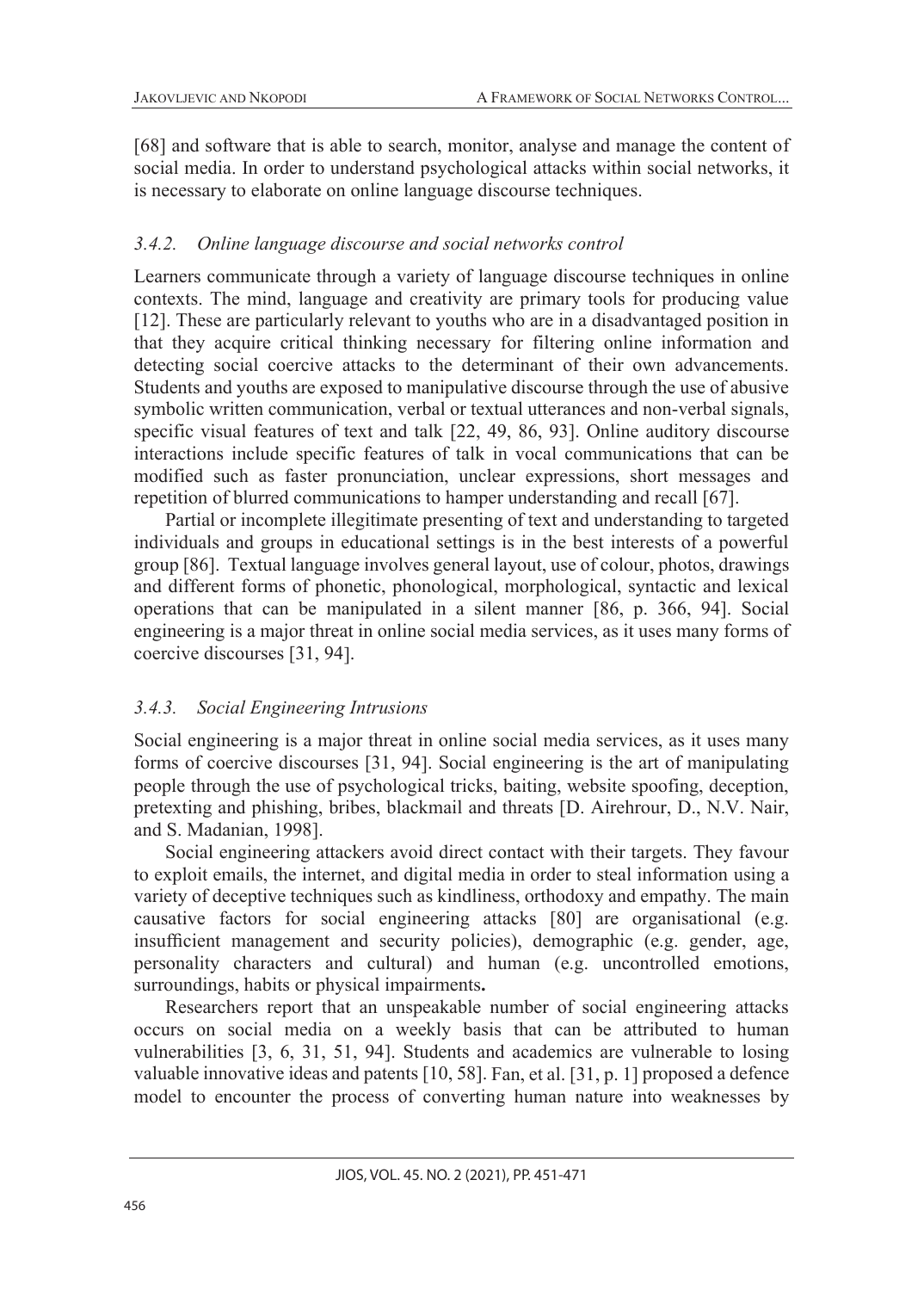external influences. Social engineers need to understand some crucial human flaws that endure social network control.

## *3.4.4. Human flaws in Social Engineering*

Researchers Wilhelm and Andress [90] state that social engineers implement deceptive methods to betray victims to gather information and that is easier than to try to compromise a computer network. It is necessary to have a leader who provides financial, resource, or training support for the malicious endeavour [45, 90]. Four crucial human flaws that social engineers need to be aware of during social networks attacks are:

- *Motivation* develop skills and knowledge; create efficient operating systems; assure workable solutions; have an internal strive to help others, create income.
- *Weaknesse*s laziness, anger, fear, sympathy and vanity.
- *Desires* to be helpful, greedy, and afraid, avoid confrontation and avoid embarrassment.
- *Needs* security, sex, wealth, pride, and pleasure.

System administrators and network security engineers should apply subtle mechanisms such as looking unable, inactive; producing geography distortion, hiding own capabilities, including exercising unawareness of slowing down network security devices [45, 90]. Fan, et al. [31] suggest several defence approaches to be employed to fix human weaknesses. Students and academics should be aware of the fact that most strategies and tactics regarding social engineering appear on sub-conscious level.

## *3.4.5. Some Subconscious Strategies and Tactics in Social Engineering*

There are multiple sub-conscious strategies and tactics in social engineering, such as applying proper timing in terms of attacks; keeping members of social networks ignorant; lowering their defences; controlling their education; preventing their organisation; infusing more self-indulgence; and assuring minimum resistance to control [8, 31, 84, 90].

Knowing the emotional states of target network members allows intruders to classify the target by emotional type or emotional state that gives a starting point when planning an attack. In addition, the timing and tenacity; skill of lying; making sure that the network security engineers are confused, distracted and under stressful emotional conditions are critical components in social engineering attacks [30, 45].

Whether it because of malformed packets; the use of false identity, or mislabelling malicious data to appear legitimate, it is necessary to use subconscious tactics so that the security personnel would focus more on the facilities in which intruders are not interested [31, 63, 84]. Furthermore, by asking numerous questions about firewalls and internet-facing systems, it is possible to subconsciously influence security engineers to focus on the disruption of a person's daily routines that adds additional stress [25, 54, 90].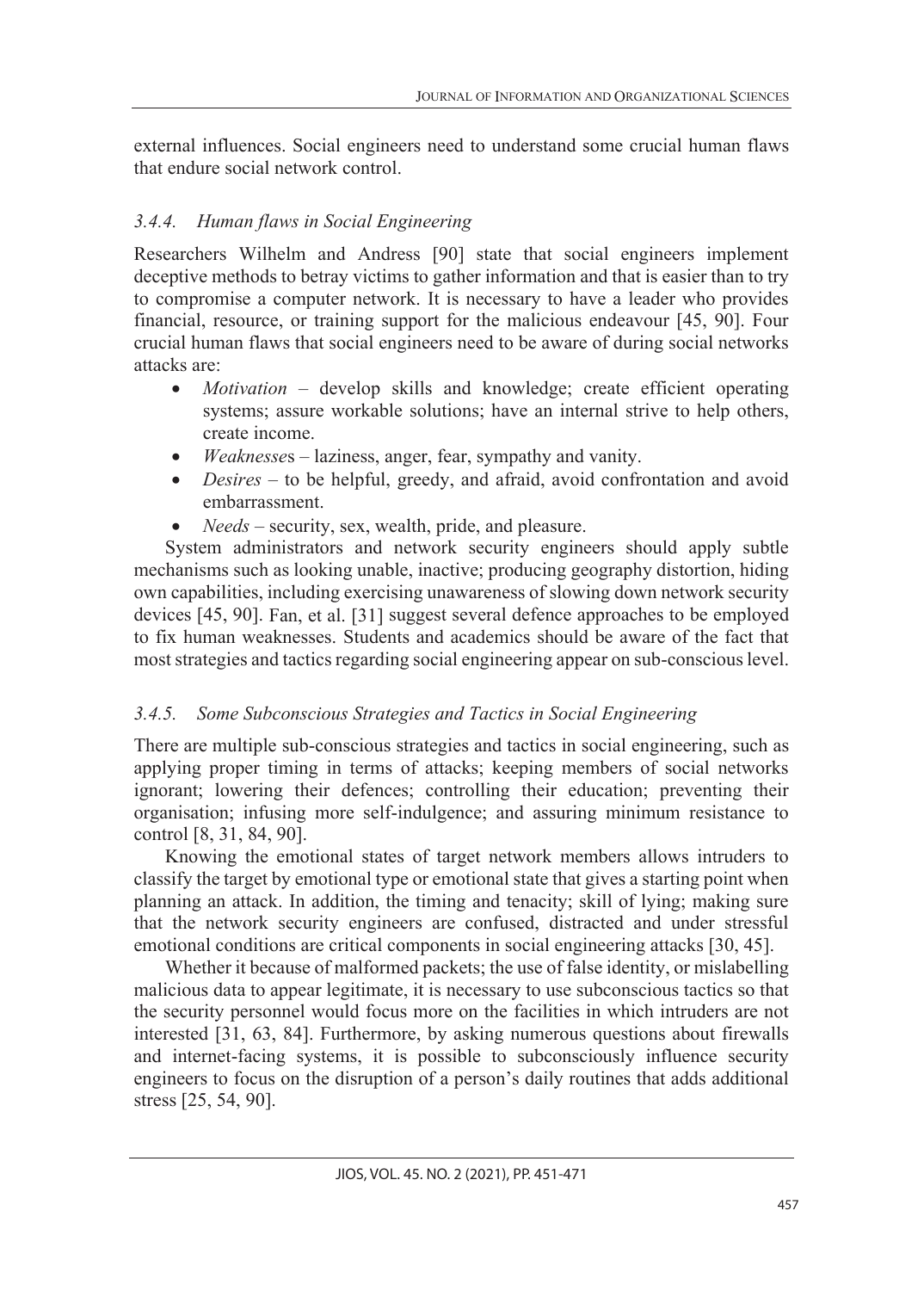Research findings in neuropsychology, such as masking phenomena, can serve for human sub-conscious control within social networks. Fahrenfort [30] introduced the model by Di Lollo, Enns, and Rensink [25] to explain the masking phenomenon. In masking, a stimulus is shortly followed by a second stimulus (the mask), rendering the first stimulus invisible.

This happens in their model because the mask replaces the stimulus representation at input level even before a match can be made between the working space and the input; thus, preventing the stimulus from ever reaching consciousness [30]. This happens when subtle methods are applied to members of a social network, causing a loss of memory since the control of stimulus is prevented and therefore only resides in the sub-conscious mind that can influence memory functioning. Social network control is a learning process of a manipulative assimilation.

#### *3.4.6. The Learning Process of Manipulative Assimilation within Social Networks*

For any coercive social network control, manipulation processes play the major role. Manipulation can serve political purposes, ideological purposes, and social engineering purposes [20, 24, 78]. Whatever purpose it serves, there is a final assimilation process [65, 88].

The members of a social network ignore the disturbance of manipulative intrusion, gradually developing full trust in an external control; or they are forced to follow the control mechanism to live together with the manipulating system. When progressing to a level of full trust, the members follow every instruction through a sub-conscious process of extrasensory perception and communication and they reach the "mature" level of assimilation with the imposed control mechanism [24, 63, 76].

Thus, there is a learning process that includes submission, ignoring, trusting, interacting, assimilating and synchronisation with silent forces of manipulation [65, 63]. The victims of a social network learn to keep it secret to ignore chaotic events and are forced to accept involuntary events.

The learning process induced through manipulation contains the voiceless stage, ignoring stage and observant stage, reflecting three major learning phases: submission, defensive/reasoning phase and accepting/surviving phase [24, 76]. They emotionlessly learn how to respect, cope and co-exist with the manipulation system that drive sub-conscious progression towards synchronisation between an external control and internal complete submissive state of mind [19, 20, 46]. There are multiple technological means that can be deployed to aid social networks control.

#### *3.4.7. Surveillance and Electromagnetic Frequency (EMF) in Social Networks Control*

Social surveillance through the use of technology has caused resistance [3; 7) because of its convert intention to detect or prevent behaviour that is prohibited. Furthermore, technological means include a combination of offline and online monitoring, real-time surveillance, penetration into personal data; utilising voice acquisition; and applying remote technological means.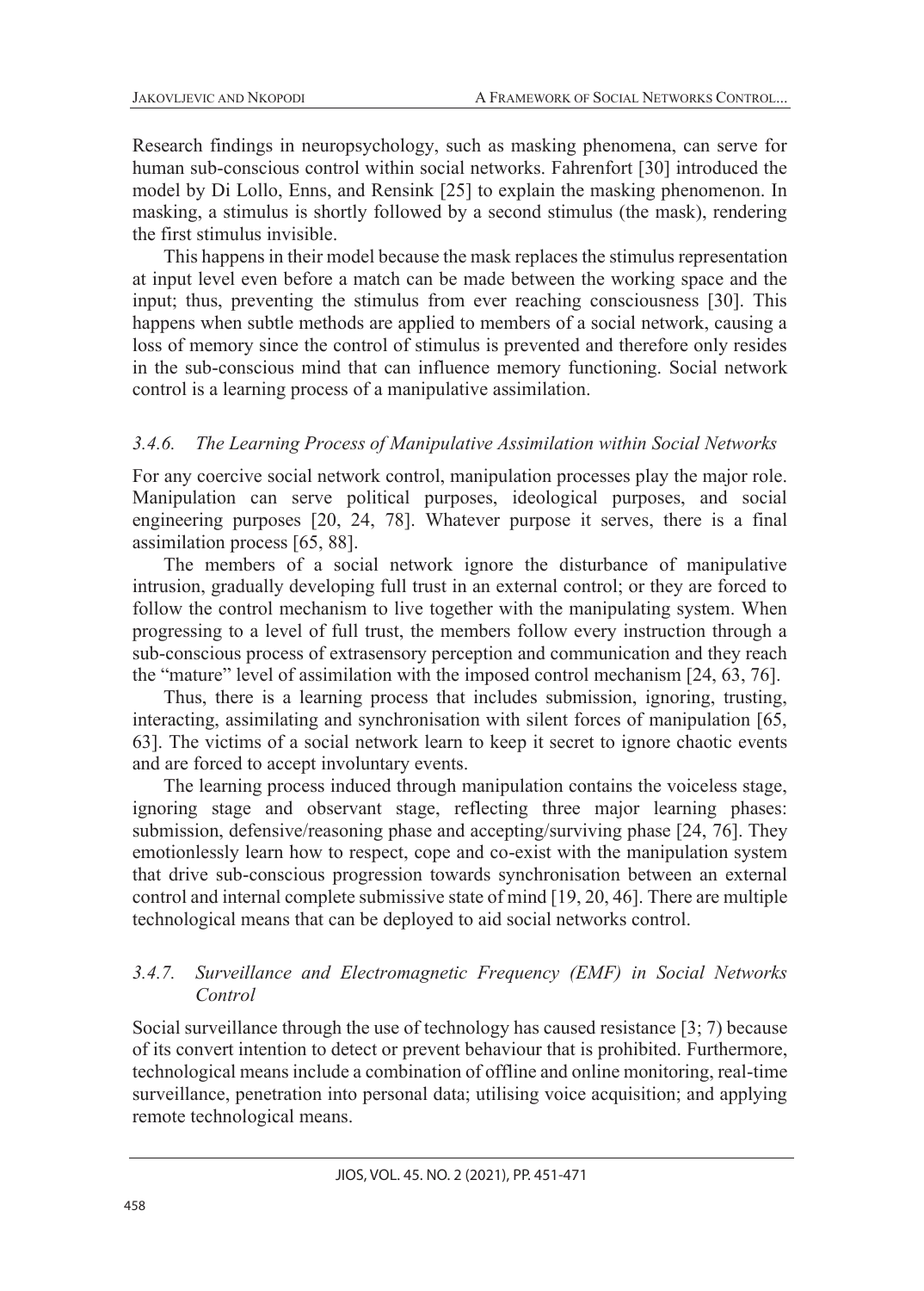Surveillance and manipulation systems were devised, exploiting emotions and using contagious methods within social networks aimed at social movement mobilisation to determine the "critical mass" by studying "digital traces" of members [19, 20, 78]. In online environments these could be bots and applications running to provide us with a comprehensive understanding of the target social network [45].

A little research exists on electromagnetic frequencies and their applications in social engineering and social networks control. Technology has double utility, as it can be used as a surveillance online tool but also serves as a means to exert social control, for example, by transferring discourse communications utilising low electromagnetic frequencies. It is not clear how surveillance and EMF influence social network control if learners and academics don't understand the learning process of manipulative assimilation.

In summary, research indicate that the foundation for social network control is not explicitly taught in HE contexts, and academics and students have a fragmented picture and no clear understanding of the whole process. Therefore, they cannot successfully detect and avoid this permanent threat to their individual personalities and their networks.

The role of economics thinking and the model influence seven major factors of social network control that work in a synergy within HEIs as a multidisciplinary context. Based on the theoretical framework and critical reflections originated in literature, ten factors were integrated to elaborate the framework for social networks control (SNCF) as follows.

## **4. The Framework of Social Networks Control (SNCF) in Higher Education**

Because social network control is organised by different entities in order to fulfil a variety of aims, for instance, political, religious, scientific and economic motivations, their interest is to expand influence to educational institutions. A lack of awareness related to social control techniques have profoundly influenced students' and academics incorrect perception of social networks subtle attacks.

### **4.1. Background and the Rationale of Social Networks Framework**

The framework shapes its structure and flow from perspectives on the basic economics model [79, 83] the relationship between the model, economic features and the role of universities [42, 69, 64]; the impact of user-generated content and exploitations [28' 8, 35]; the role of online language discourse [12, 22, 84]; the knowledge of psychological aspects [31,62]; understanding of social engineering intrusions and human flaw [2, 31]; awareness of sub-conscious strategies and tactics in social engineering [25; 13, 26, 27, 28]; characteristics of the learning process and manipulative assimilation [24, 63, 76, 88]; the use of technological means in social networks control [25].

Owing to the presence of multiple aspects of social networks control, it was necessary to elaborate the framework, highlighting the interplay between economic,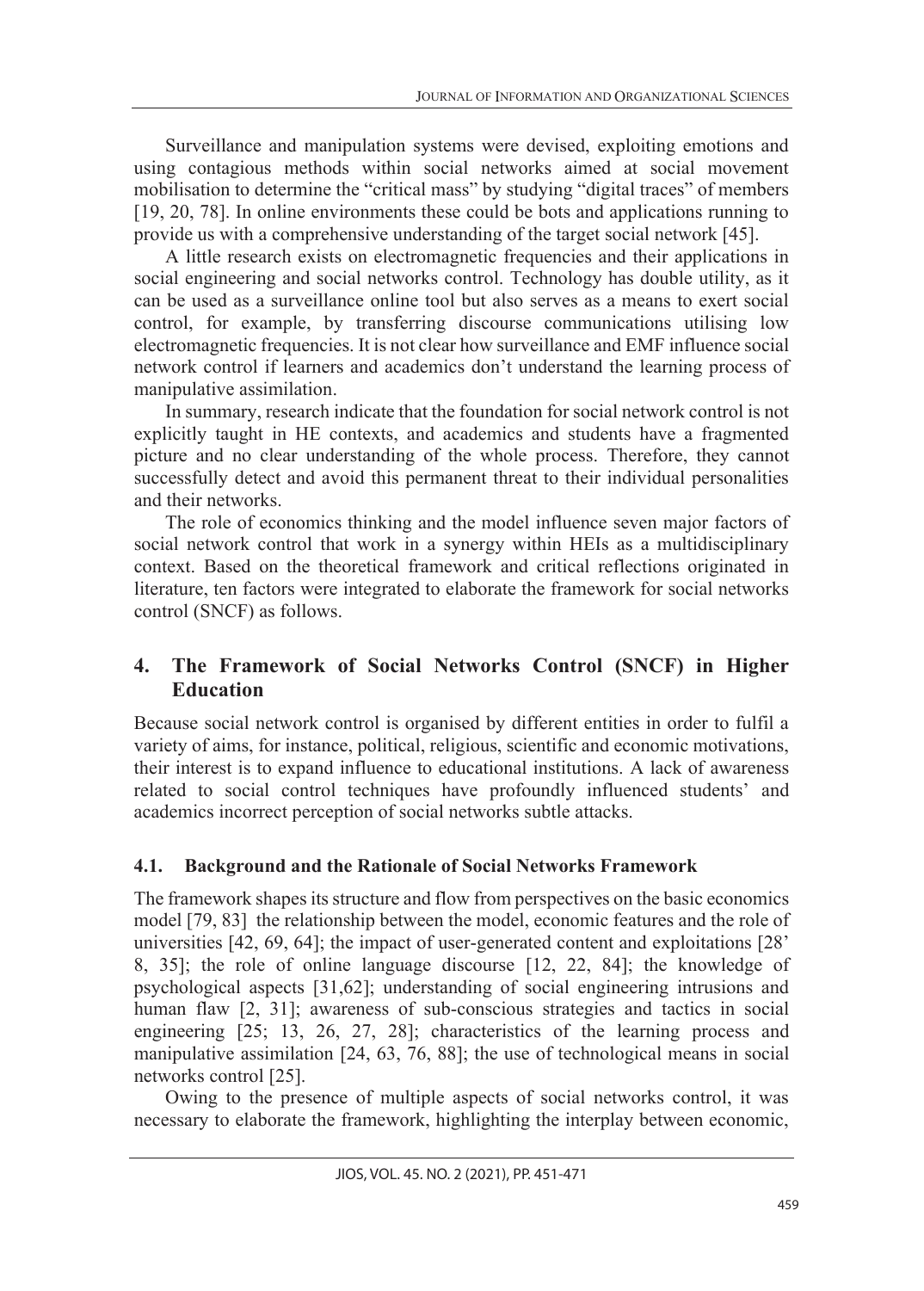psychological, technological and human aspects. This resulted in the identifying crucial mechanisms/elements and structuring the framework for social network control.

### **4.2. The Structure and the Mechanisms/Elements of the Framework**

This section presents the structure and the mechanisms/elements of the framework of social networks control (SNCF) based on the literature analysis. See figure 1.



Figure 1. The framework of social networks control (SNCF)

The subsequent mechanisms/elements of the framework were elaborated (see figure 1):

- 1. A basis for social networks control
	- *a) An economic model*
	- *b) The economic model in higher education*
- 2. Critical aspects of social network control
	- *i. Psychological aspects of cyber security in higher education*
	- *ii. User-generated content (UGC)*
	- *iii. Online language discourse*
	- *iv. Social engineering as the art of social network control*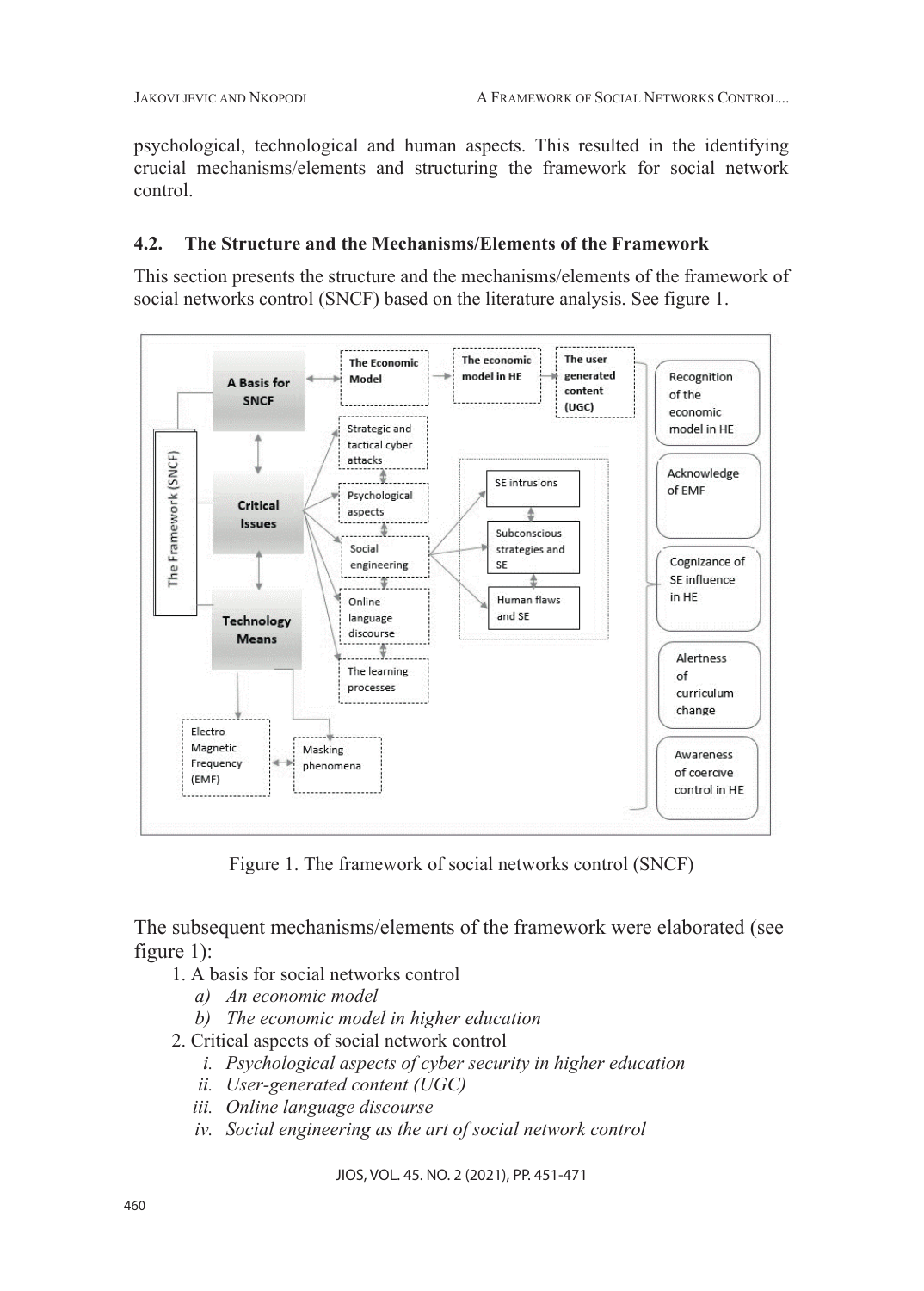- *v. Human flaws in social engineering*
- *vi. Some subconscious strategies and tactics in social engineering*
- *vii. The learning process of manipulative assimilation within social networks*
- *viii. Surveillance and electromagnetic frequency (EMF)*

The conceptual framework identified multidisciplinary features of social network manipulation, underpinning the choice of the framework key elements. The 10 key mechanisms/elements of the framework emerged from the voluntary, informal and multidisciplinary nature of social networks control (see figure 1). A synergy between elements is necessary, since they are interrelated and form a complex array of human, technological and organisational issues.

The framework with its mechanisms discloses the covert learning process that is not explicitly noticed by members of a social network including educational networks. Vital psychological features [31, 90] and procedural steps [45] were incorporated in the framework (see figure 1). The framework was created with the aim to deeply engage educationalists, students and stakeholders in conquering the vulnerabilities of social networks [31, 51, 89].

A deeper insight into social networks through the prism of digital economy [13, 83, 71] with their role as "knowledge intermediaries" predisposed the formation of the framework. The framework provides a building block for further examining of social network control elements that could influence HE policy and practice. The framework may promote awareness among educationists to take proactive steps and further interest in social network security features. In the next sections the flow, the dynamics and the process of social network control within the framework will be debated.

### **4.3. The flow and dynamics within the Framework**

*The flow* of social network control starts from the basis namely the economic model, the role of university and UGC. These three fundamental elements are interconnected and have a profound influence on HE environments. The essential key elements further influence the flow between seven critical factors (*Psychological aspects, online language discourse, social engineering, human flaws, subconscious strategies and tactics, the learning process of manipulative assimilation, surveillance and electromagnetic frequency*). These elements work in a synergy within HE as a multidisciplinary and interdisciplinary environment. The flow designates a logical connection between key elements as motivated previously.

 *The dynamics* of the framework elements are invisible to an untrained observer, because of its sub-conscious features [25, 30]. The aim of covert influence is to induce negative changes, through continuous distractions and clashes, downgrading members' communication skills [73, 86]. The aim is to weaken the network and its members through constant conflicts, blaming, and other intimidating behaviour patterns. This cause the members of a social networks to feel helpless, surrounded and speechless [70].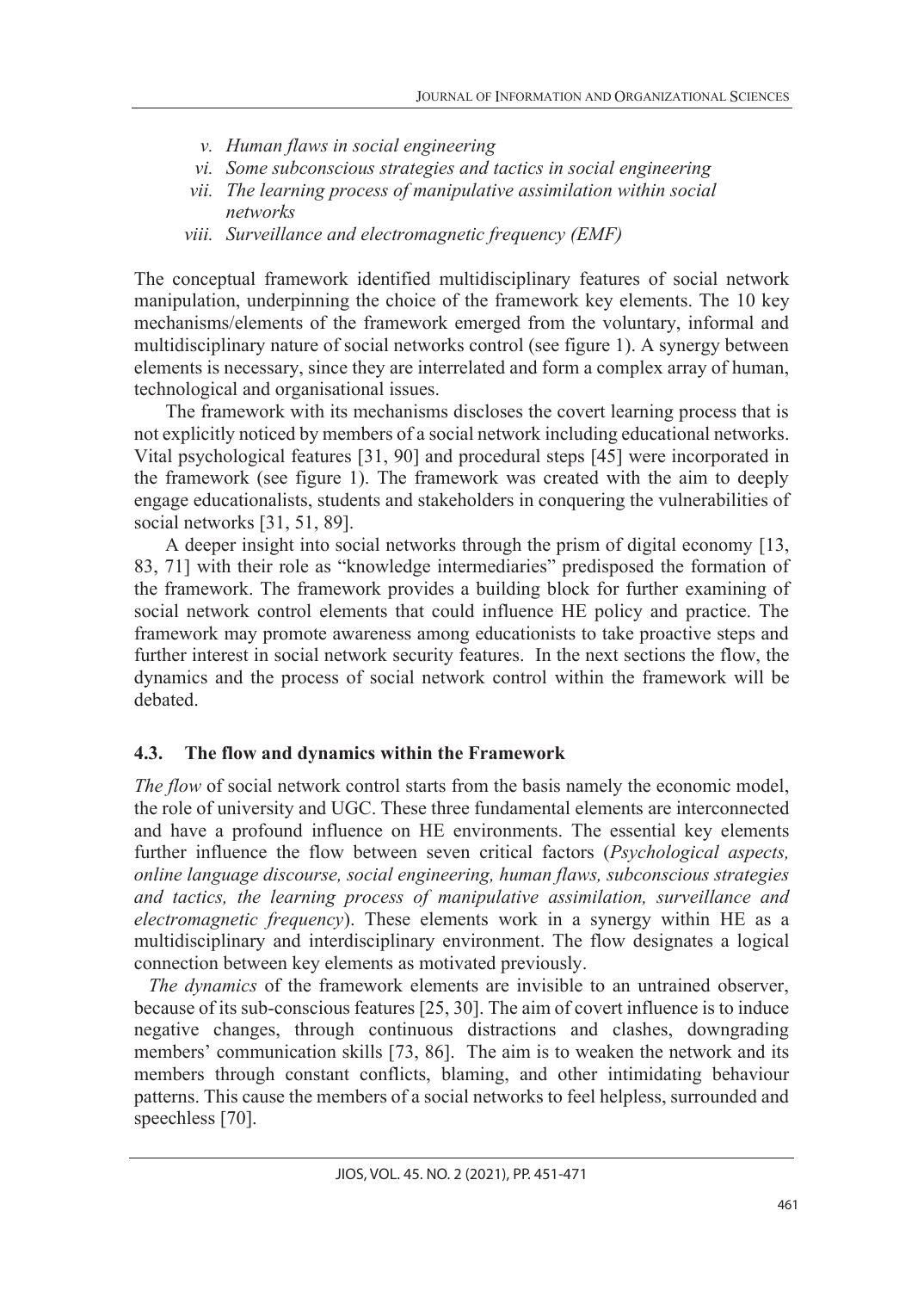Social network covert control also include offline attacks and a terrain environmental circumstances must be arranged, in this instance; and the controllers/monitors must be repeatedly present at the same pre-planned places to monitor the movements of member(s) of the network and alternate their actions [76] The social networks are programmed as any establishment unit.

Social network intrusions make no noticeable fiery sounds; cause no apparent physical or mental harms and do not evidently affect daily collective activities [63]. Hitherto, the intrusion creates a distinctive blast, which causes unambiguous physical and mental devastation and undoubtedly affects the daily social routine to a trained observer [71; 25; 65]. The social network intrusion has everlasting consequences, but on completion of the planned intrusion, a memory decay wipes out all traces of evidence. This is achieved through covert actions and the default power of the invisible economic model.

During the learning process, students and educators believe or realise that there is an external human power able to control their behaviour or thoughts. They might instinctively feel that something is wrong, but they cannot express their feeling in a intelligible way with their colleagues as they are not thought to identify sub-conscious manipulative intrusions; and they are not trained how to associate and, how to ask for an assistance [57, 93].

When coercive control is applied gradually, the educators and students adapt to its existence and slowly endure its violation until the psychological pressure via invisible economic means becomes too great to tolerate. The process of social networks control will largely depend on how effective the powerful economic elements have been in controlling the social media; subverting education and keeping the public distracted with matters of no real importance.

Although there are negative consequences of social networks control, the users including learners and educators generate social capital, create cultural capital and form symbolic capital [35, 36]. Also, there is a return on investments in terms of connections, creativity and participation [28].

#### **5. Discussion**

The theoretical and conceptual backgrounds provided a basis for forming the social network control (SNCF) that can promote an awareness in terms of solving social network security problems. Through the framework, students and educators are empowered to collaborate on the issue of social networks control, including curriculum and policy changes.

In response to the first research question (RQ1), "*what are major mechanisms/ elements of the SNCF framework applicable to higher educational environments*?", it was ascertained that the following crucial mechanisms/elements emerged from the basic economics model, UGC and the role in higher education: psychological features, online language discourse; social engineering intrusions; human flaws; the learning process of manipulative assimilation; subconscious strategies and tactics; technological means for surveillance and electromagnetic frequency (as the answer to research question one).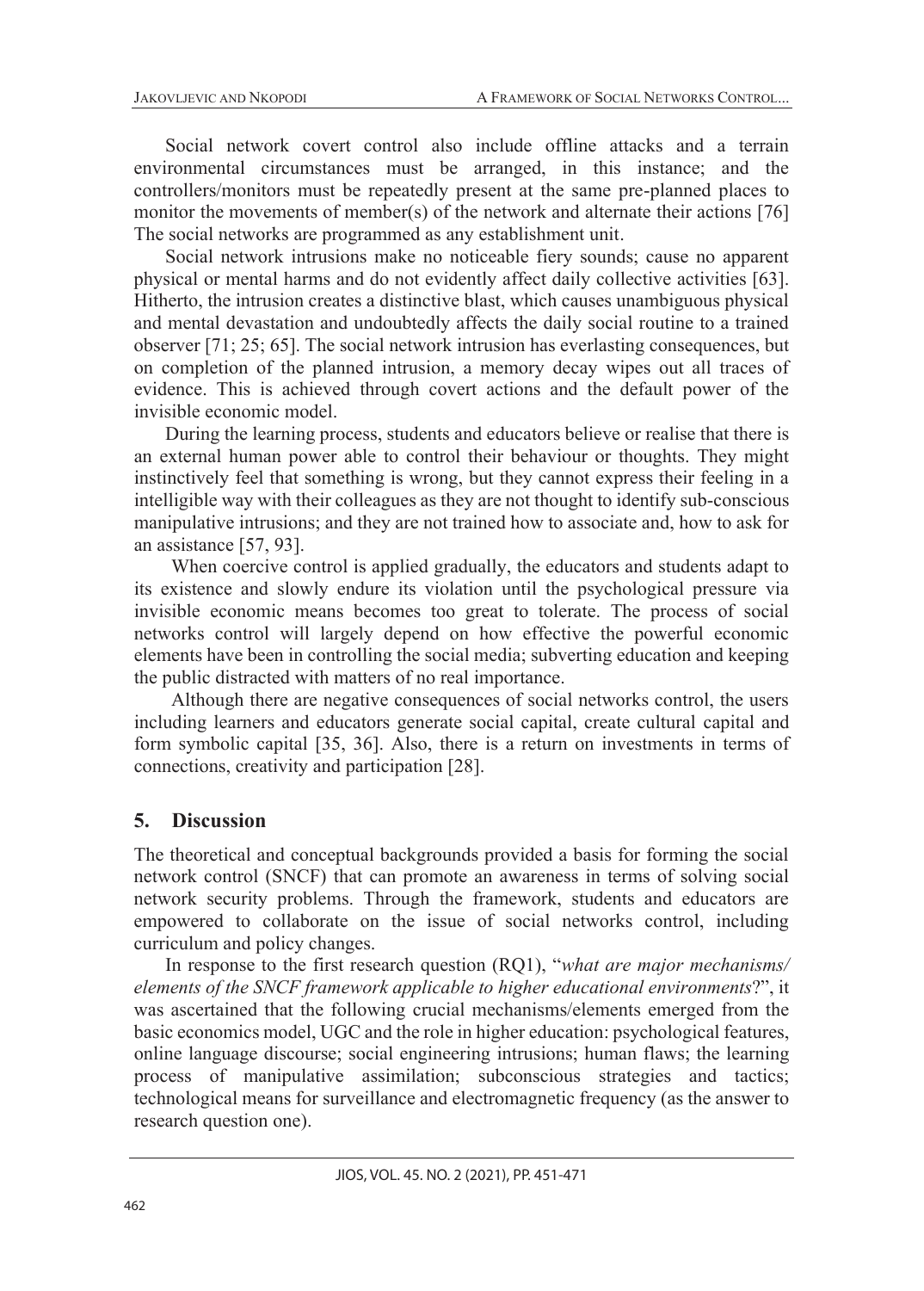In response to the second research question (RQ2) "*what kind of dynamics and the flow exist within the framework*", it can be said that the flow is determined by interactions between key mechanisms/elements that are logically interconnected within multidisciplinary and interdisciplinary HE contexts. The dynamics is reflected through constant conflicts, blaming, distractions, and other intimidating behaviour patterns; downgrading members' communication skills; planned activities, roles, communication modes, outputs and gradual application of covert methods (as the answer to research questions two).

HEIs require a modification of their policies, curriculum in terms of economic tenets and digital economy features to enable students and academics to prevent social network attacks [37, 77, 83, 71]. Decision-makers can be motivated to create secure online environments in collaboration with government, businesses and the community. Understanding the dynamics within social networks and underlying programming features serve as motivation.

## **6. Conclusions, Limitations and Further Research**

This study presented an innovative vision into social networks control and elaboration of the framework and its underlying mechanisms of covert control. The economic model presents a basis for any social network control due to its default features and influence on education and general society. Understanding of connection between educational policies, curriculum and security issues in terms of economic factors is essential to proactively counteract online and offline social intrusions.

The discussion above intensely supports the succeeding general conclusions:

- It is critical to understand the economic model and its influence at universities and other HE contexts
- It is necessary to re-examine philosophical foundations and knowledge inquiry in higher education.
- The nature of educational social networking and coercive intrusions lacks its critical discussions as well as a deeper understanding of ideologies and their doctrines in educational settings.
- Educators and students lack a thoughtful awareness of crucial dynamic, flow and psychological factors that present an entrance to any social invasion particularly in social engineering.
- It is necessary to re-examine procedural steps, strategies and tactics for network control in social engineering.
- Educators and students need an understanding of user-generated content (UGC) and its exploitation features.
- There are many technological means for social network control such as electromagnetic frequencies (EMF), masking phenomena that aid social network intrusion, but its nature is unclear in higher education context.
- Educators and students must recognise their own vulnerabilities and an external attempt to develop further vulnerabilities in order to weaken their social network.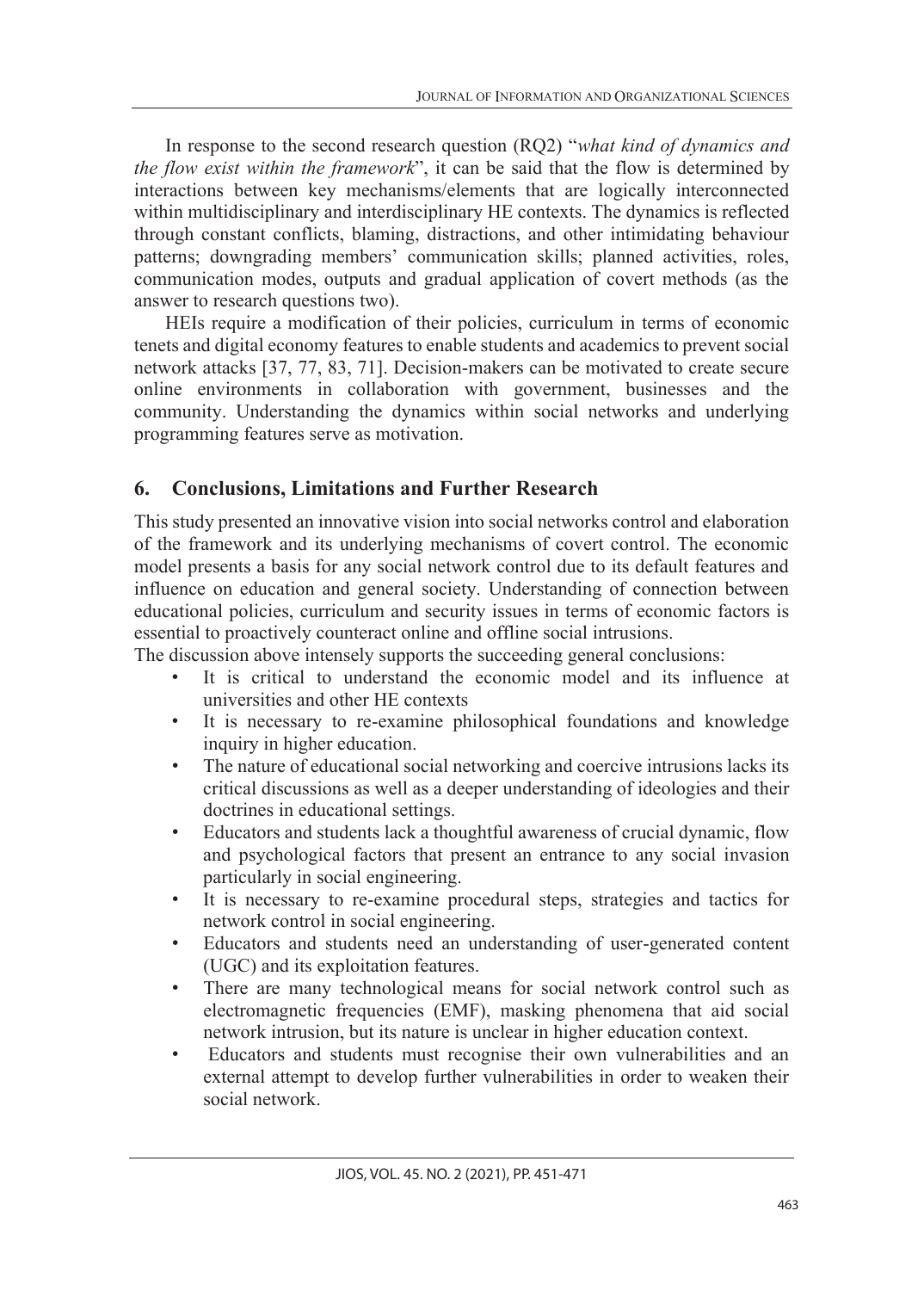- The learning process of manipulative assimilation have been unknown within HE contexts.
- Curriculum change can fortify students and academics defence against social network control.

Educators and students should have the knowledge of the science of control; they should be aware of the basic economic model and its default influence and know how to apply such knowledge to protect their vulnerable online and offline social networks, due to the lack of economic capacitance and economic conductance and misunderstanding of the role of economic inductance. Social networks control will largely depend on how effective the economic model has been in controlling the social networks and media; subverting education and keeping the public distracted with matters of no real importance.

#### **6.1. Contributions/originality and value added**

The conceptual outline provides a solid basis for social networks control framework. Twelve critical key elements of social networks control were derived to form SNCF that could provide a deeper insight into security features of social networking in HEIs.

#### **6.2. Limitations and Recommendations for Further Research**

The conclusions of this study should be tentatively applied in educational institutions on a wide scale and the results are rather limited in generalisability due to the requirement for empirical examinations and testing of the framework in real environments. This study doesn't cover semantic aspects and access control features, automation and other hardware and software aspects which present the research limitations.

 The framework could be further examined in terms of its strategy, structure, flow and functionalities. Further testing of the framework in the practice is necessary for strengthening the claims for the relevance to HEIs. This conceptual paper and the framework drawn would benefit from its empirical validation.

With our paper we want to highlight the role of social network control features that influence contemporary higher education environments. There is a real treat that this contagious manipulation process can spread within many formal and informal social networks due to its silent spontaneous and gradual intrusion.

#### **References**

- [1] T. Adorno, T. *Education after Auschwitz. In critical models: interventions and catchwords*, translated by Henry W. Pickford, 191-204. New York: Columbia University Press, 1998.
- [2] D. Airehrour, D., N.V. Nair, and S. Madanian, "Social engineering attacks and countermeasures in the New Zealand Banking System: Advancing a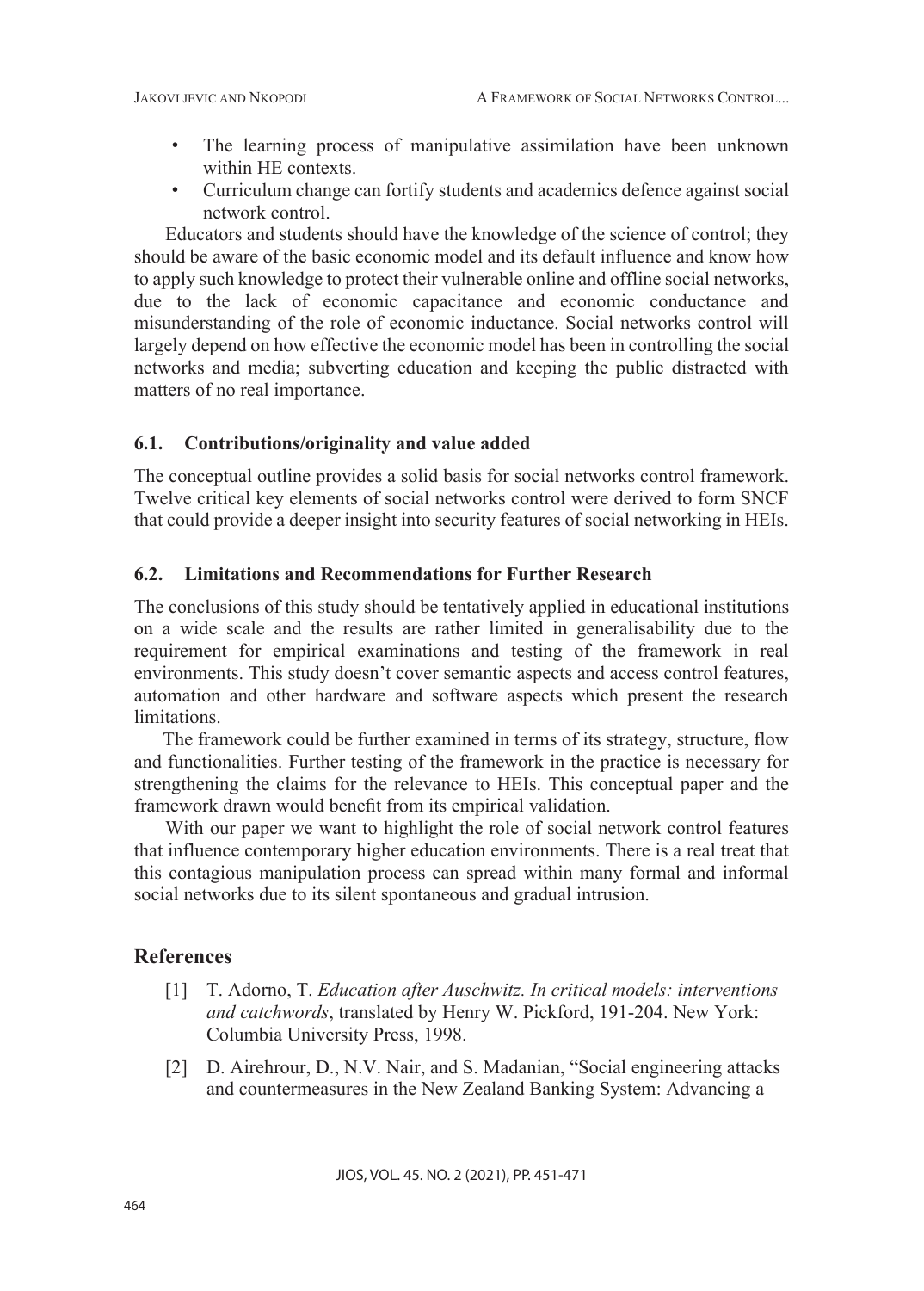User-Reflective Mitigation," *Information,* 1998, pp. 9-110, doi: 10.3390/info9050110.

- [3] L. Althusser, "*Ideology and ideological state apparatuses",* in Lenin and Philosophy and Other Essays, 1970, pp. 85-126. New York: Monthly Review Press, 2001.
- [4] Anonymous, (1979). "Silent weapons for quiet wars. An introduction programing material". Operation research technical manual. Available: http://www.law.fulpath.com https://academia.edu
- [5] A. Arvidsson, and E. Colleoni, (2012). "Value in informational capitalism on the Internet", *The Information Society,* vol. 28, num. 3, 2012, pp, 135- 150.
- [6] A.C. Baldry, D.P. Farrington, and A. Sorrentino. "Am I at risk of cyberbullying? A narrative review and conceptual framework for research on risk of cyberbullying and cyber victimization: The risk and needs assessment approach," *Aggression & Violent Behavior,* vol. 23, pp. 36-51, 2015.
- [7] A. L. Barabási, M. Newman and D.J. Watts (2006). "The structure and dynamics of networks". Available: https://lief.if.ufrgs.br/pub/biosoftwares/EBB2009/book.pdf.
- [8] A. Barbu and G. Militaru. "Determining the differences between companies and customers from the perspective of using social media networks" in proceedings of International Academic Conference Strategica 2018, Bucharest, 10-11 October 2018, Tritonic Publishing house, 2018, pp. 881-893.
- [9] A. Barrat, M. Barthelemy and A. Vespignani. "Dynamical processes on complex networks," *Journal of Statistical Physics*, vol. 135, num. 4, pp. 773-774, 2008.
- [10] A.V. Beale and K.R. Hall. "Cyberbullying: what school administrators" (and parents) can do?" *The Clearing House, vol.* 81, num. 1, pp. 8-12, 2007.
- [11] J.E. Bell. Projective techniques: A dynamic approach to the study of personality, New York: Longmans Green, 1948.
- [12] F. Berardi, The soul at work: From alienation to autonomy. Boston, MA: MIT Press, 2009.
- [13] D.M. Berry, *Critical theory and the digital*. London: A&C Black, 2014.
- [14] R.V. Blystone and K. Blodgett. "WWW: The scientific method", *CBE Life Sci Educ*, vol. 5, num. 1, pp. 7-11, 2006.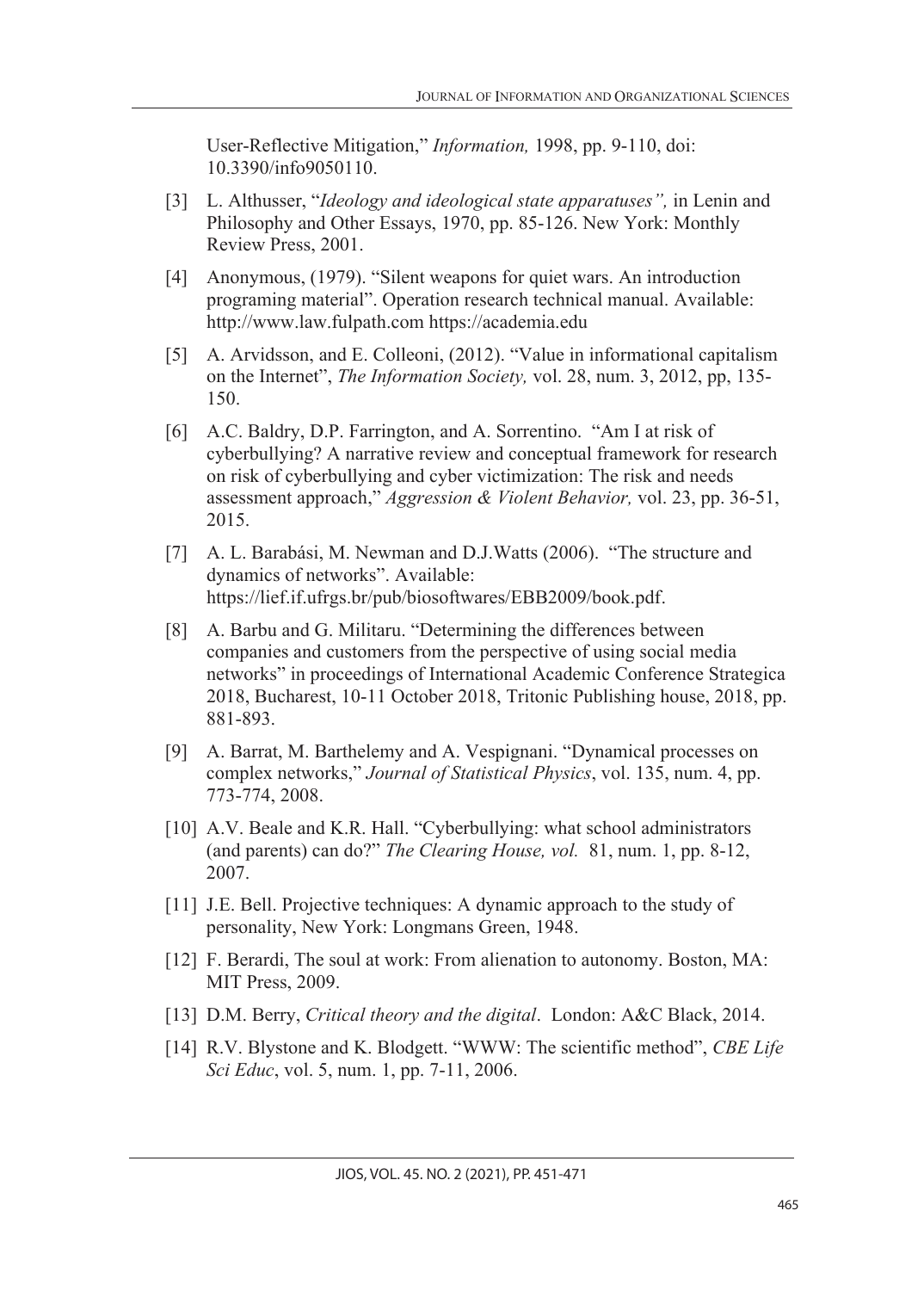- [15] H. Blumer. "Collective behaviour," in New Outline of the Principles of Sociology, edited by A. M. Lee. New York: Barnes and Noble, 1946, pp. 165-220.
- [16] C. Bratianu and R. Bejinaru. "Evaluation of knowledge processes within learning organization," in O. Nicolescu, & L. Lloyd-Reason (Eds.). Challenges, performances and tendencies in organization management pp.125-136, 2016, Singapore: World Scientific. G*overnance,* pp.28-35, 12- 13 November 2015, Military Academy, Lisbon, Portugal.
- [17] C. Bratianu, A. Zbuchea and A. Vitelar. "Challenging status quo in economics and management", in proceedings of Strategica International Academic Conference (sixth edition), *Bucharest, Romania, October 11-12, 2018*. Tritonic Publishing house.
- [18] R.J. Burrowes. (2016). Ideologies: the-psychology-of-ideology-andreligion. Available: http://robertjburrowes.wordpress.com; http://www.ipsnews.net/2016/07/
- [19] D.M. Buss (1992). Manipulation in close relationships: Five personality factors in interactional context. *Journal of personality* 60(2), 477–499.
- [20] Buss S. "Valuing autonomy and respecting persons: manipulation, seduction, and the basis of moral constraints", *Ethics,* vol. 115, pp.195- 235, 2005.
- [21] F. Cavozza. (2012). Social media landscape. Available: http://fredcavozza.net/2012/02/22/social-medialandscape-2012/
- [22] S. Chaiken. "Heuristic versus systematic information processing and the use of source versus message cues in persuasion", *Journal of Personality and Social Psychology*, vol. 39, num. 5, pp.752-766, 1980.
- [23] R.C. Ciochină, D.M. Ccismaru and A. Vîlcu. "The influence of online social networks in the decision- making process of online shopping", in proceedings of Strategica International, Academic Conference, sixth edition, Bucharest*,* Oct 11-12, 2018, Tritonic Publishing house*.*
- [24] G.R. Collins. "The Manipulation of Human Behaviour", *JASA*, vol. 22, pp. 8-13, 1970.
- [25] V. Di Lollo, J.T. Enns and R.A. Rensink. "Competition for consciousness among visual events: The psychophysics of re-entrant visual processes", *Journal of Experimental Psychology General*, vol. 129, num. 4, pp. 481- 507, 2000.
- [26] H.L. Dreyfus. *On the internet* (second edition). New York: Routledge, 2008.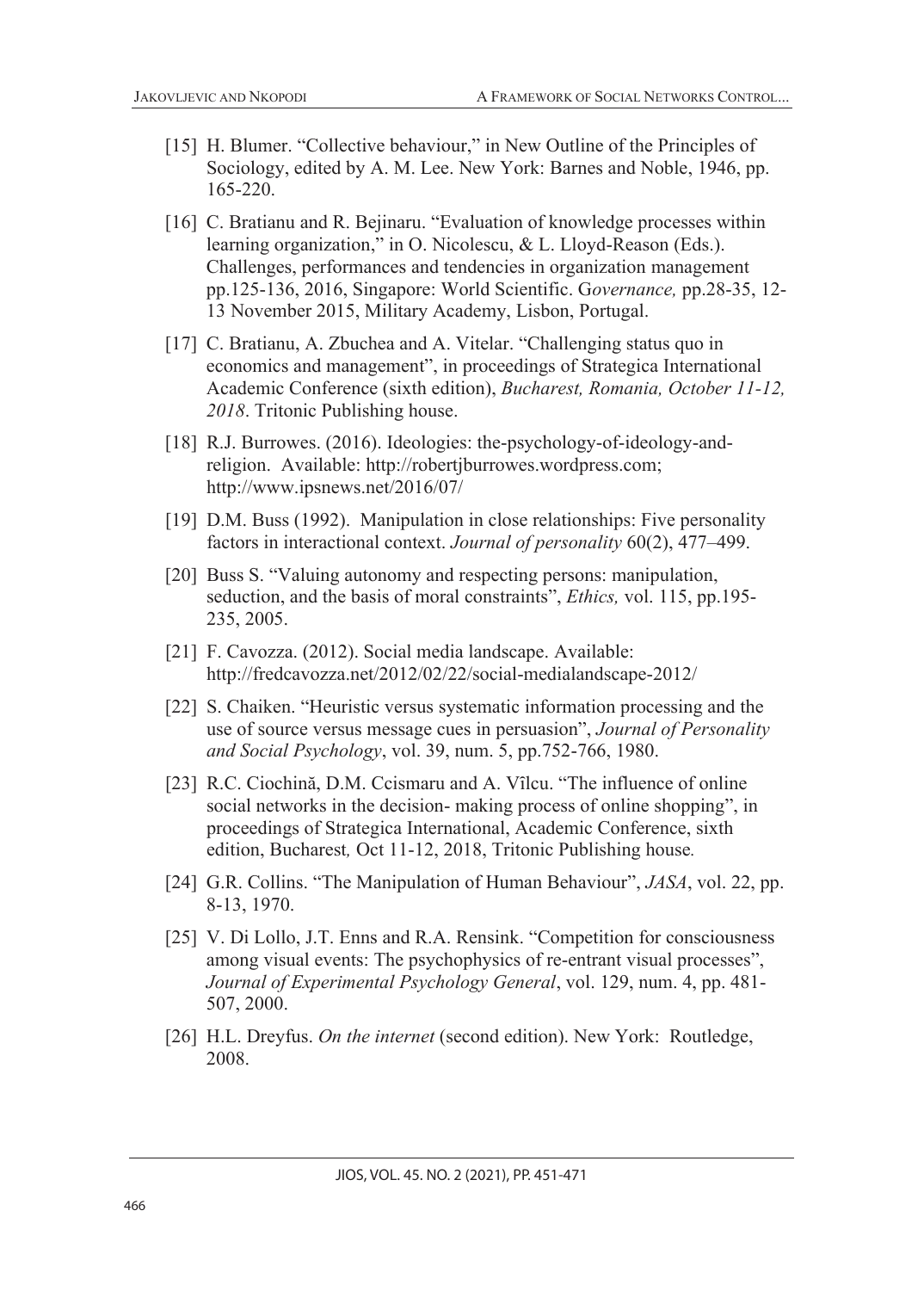- [27] T. Dufva and M. Dufva. (2018). "Grasping the future of the digital society www.elsevier.com/locate/futures". [Online] Available: https://doi.org/10.1016/j.futures.2018.11.001
- [28] H.R. Ekbia. "Digital inclusion and social exclusion: The political economy of value in a networked world", *The Information Society*, vol. 32, num. 3, pp.165–175, 2016. Available: https://www.tandfonline.com/loi/utis20
- [29] P. Ekman, P. Emotions Revealed: Recognizing Faces and Feeling to Improve Communication and Emotional Life. New York: Times Books, 2003.
- [30] Fahrenfort. J. *Conscious and unconscious vision*. Ridderprint Offsetdrukkerij B.V., Ridderkerk, 2009. ISBN: 978-90-5335-211-3.
- [31] W. Fan, K. Lwakatare and R. Rong. "Social Engineering weaknesses for attack and differences investigations", *I. J. Computer Network and Information Security,* num. 1, pp. 1-11, 2017.
- [32] C.H.I. Fogg. (2003). "How to motivate & persuade users". B.J. Available: www.chi2003.org  $\rightarrow$  docs.
- [33] L.P. Forbes and E.M. Vespoli. "Does social media influence consumer buying behavior? An investigation of recommendations and purchases", *Journal of Business & Economics Research*, vol. 11, num. 2, pp. 107-111, 2013.
- [34] M. Foucault. "The Discourse on language (Appendix)", in *The Archaeology of Knowledge*, translated and edited by AM Sheridan Smith, pp. 215-238. New York: Pantheon Books, 1972.
- [35] C. Fuchs, "Labor in informational capitalism and on the Internet", *The Information Society,* vol. 26, num. 3, pp.179-196, 2010.
- [36] C. Fuchs, "With or without Marx? With or without capitalism? A rejoinder to Adam Arvidsson & Eleanor Colleoni". *Triple C*, vol. 10, num. 2, pp. 633-645, 2012.
- [37] H.A. Giroux. *Neoliberalism's War on Higher Education*. Chicago: Haymarket Books. Google Scholar, 2014.
- [38] K. Glezou, M. Grigoriadou and M. Samarakou. "Educational online social networking in Greece: A Case Study of a Greek Educational Online Social Network", *The International Journal of Learning,* vol. 17, Issue *3,* pp. 399- 420, 2010.
- [39] K. Glezou. "Educational online social networking in tertiary education A teaching intervention", in proceedings Informatics and Telecommunications Conference, University of Athens, Greece 2012, p. 1- 99.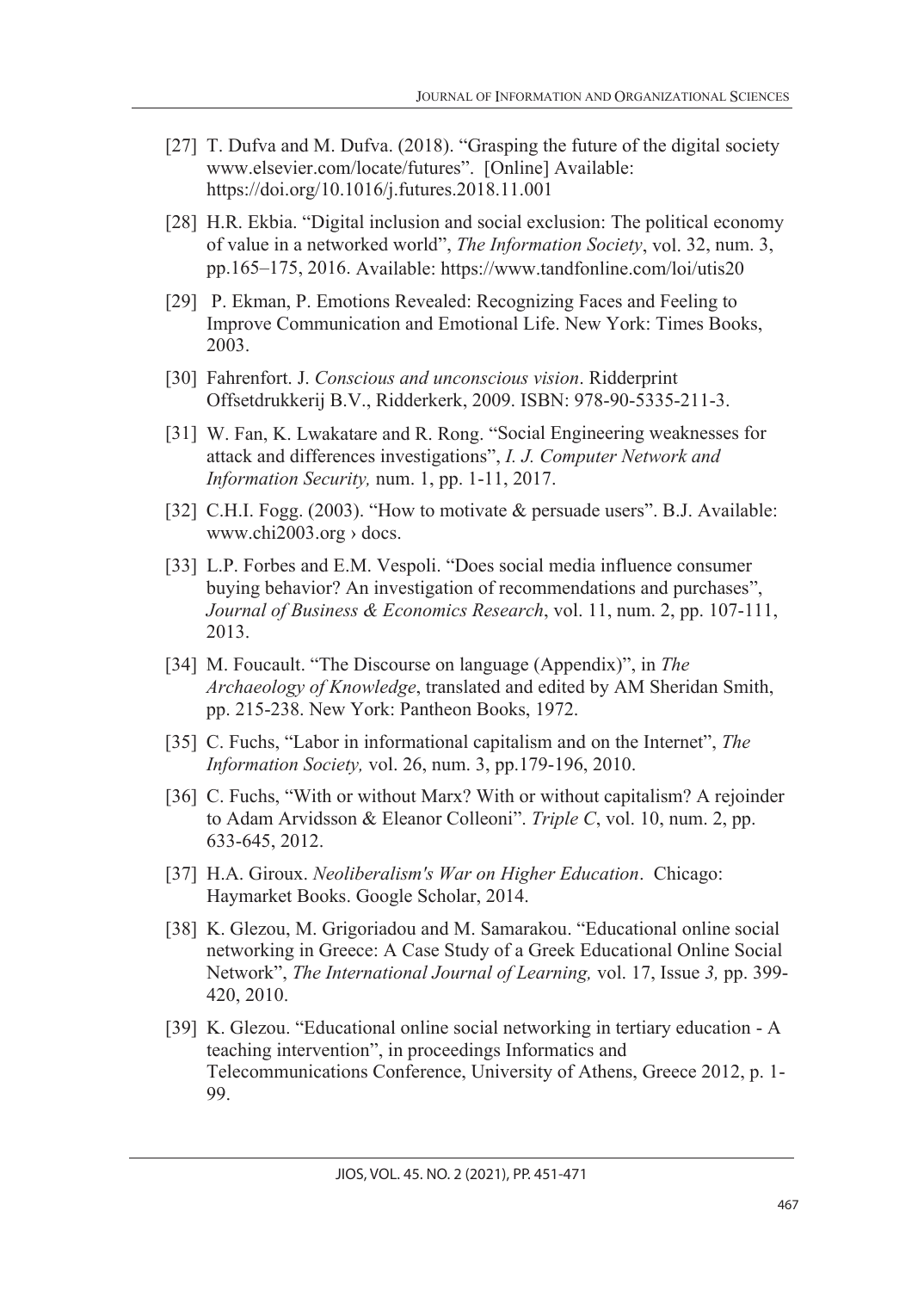- [40] A. Grigorescu and R.I. Chitescu. "Cyberspace- a challenge", in proceedings of Strategica International Conference, sixth edition, Bucharest, Oct 11-12 2018, pp. 824. Tritonic Publishing house.
- [41] P. Gronke and T. Cook. "Disdaining the media: The American public's changing attitudes toward the news", *Political Communication*, vol. 24, num. 3, pp. 259-281, 2007.
- [42] L. Hantrais, L. *Social Policy in the European Union*. New York: Palgrave Macmillan, 2007.
- [43] S. Hargadon, S. (2009a). MERLOT MIC August 2009 Presentation: "Educational networking: The role of social networking in education". Available: http://www.educationalnetworking.com/Presentations.
- [44] S. Hargadon (2009b). "Educational networking", Available: http://www.educationalnetworking.com/
- [45] M. Hatsumi, M. *History and tradition*. Burbank (CA): Unique Publications", editor Ninjutsu, 1981.
- [46] D. Holender and K. Duscherer, K. "Unconscious perception: The need for a paradigm shift,"*Perception & Psychophysics*, vol. 66, num. 5, pp. 872- 881, 2004.
- [47] A.M. Kaplaan and M. Haenlesu. "Users of the World unite! The challenges and opportunities of social media", *Business Horizons*, vol. 53, num. 1, pp. 311-330, 2010.
- [48] C. Katz. *Education, technology, and social control*, Macmillan Reference USA, a part of Gale, Cengage Learning WCN 02-200-210) Philosophy: Technology, 2017.
- [49] E. Katz and P. Lazarsfeld. Personal influence: The part played by people in the flow of mass communications, New York: Free Press, 1955.
- [50] C.R. Kothari. *Research methodology: Methods and techn*iques. New Delhi: New Age International Publishers, 2004.
- [51] U. Kuram, U. "Psychological needs as a predictor of cyber bullying: a preliminary report on college student", Educational *Sciences: Theory and Practice*, vol. 9, num. 3. pp. 1307-1325, 2009.
- [52] J.M. Ladd. Why Americans hate the media and how it matters. Princeton, NJ: Princeton, 2011.
- [53] G. Lawson, A. Stedman, C. Zhang, D. Eubauks and L. Frumkin, L. "Deception and self-awareness", in Engineering Psychology and Cognitive Ergonomics –  $9<sup>th</sup>$  International Conference EPCE 2011, Heideberg, 2011, Springer, Verlag, pp. 414-423.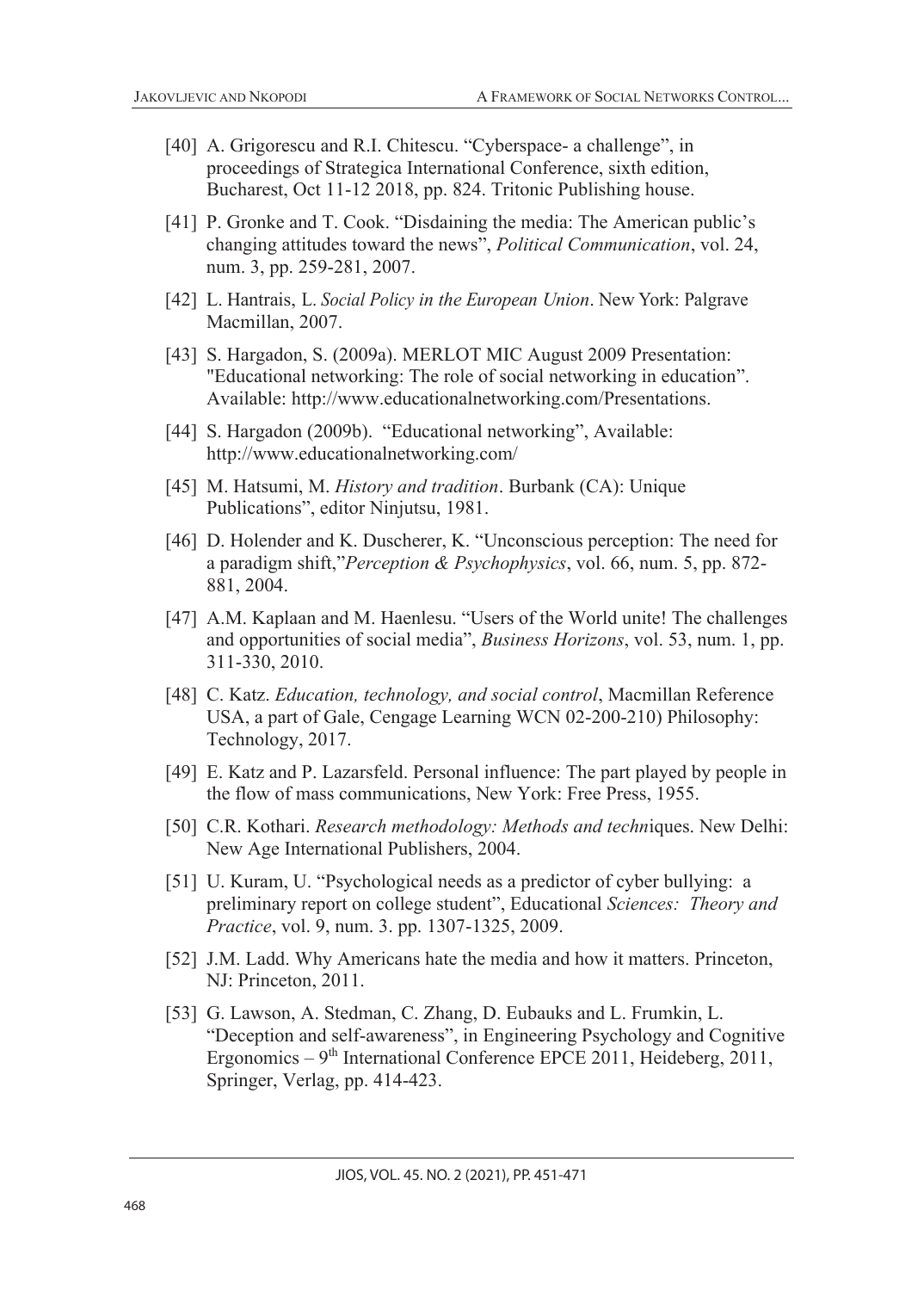- [54] P.M.A. Linebarger. *Psychological Warfare*, Washington: Infantry Journal Press, pp. 9-10, 1948.
- [55] A. Lloyd, "Guarding against collective amnesia? Making significance problematic: An exploration of issue", *Librarytrends,* vol. 56, num*.* 1, pp. 53-65, 2007.
- [56] S. Low, J.R. Polanin and D.L. Espelage, D. L. "The role of social networks in physical and relational aggression among young adolescents", *Journal of Youth and Adolescence,* num. 42*,* pp. 1078-1089, 2013.
- [57] A.J. Marcel. "Conscious and unconscious perception: Experiments on visual masking and word recognition", *Cognitive Psychology*, vol. 15, num. 2, pp. 197-237, 1983.
- [58] M. Martinez and S. Schilling. "Using technology to engage and educate youth", New *Directions for Student Development*, num. 127, pp. 51-61, 2010, .doi: 10.1002/yd.362.
- [59] N. Maxwell. "What kind of inquiry can best help us create a good world?" *Science, Technology, & Human Values*, vol. 17, num 2. pp. 205-227, 1992. doi: 10.1177/016224399201700204
- [60] N. Maxwell*. From knowledge to wisdom* (2nd Ed.). Oxford: Basil Blackwell, 2007.
- [61] P.A. McCormick. "Orienting attention without awareness", *Journal of Experimental Psychology-Human Perception and Performance*, vol. 23, num. 1, pp.168-180, 1997.
- [62] J. Mende. "Homological transfer", PhD dissertation, Dept. of Information Systems. University of Witwatersrand, Johannesburg, South Africa, 2005.
- [63] D.S.W. Mitnick. The Art of deception: controlling the human element of security; Wiley: Hoboken, NJ, US, 2003.
- [64] R.P. Mourad. "Social control and free inquiry: consequences of Foucault for the pursuit of knowledge in higher education", *British Journal of Educational Studies*, vol. 66, num. 3, pp.321-340, 2018.
- [65] A. Mucchielli. The art of influence. The analysis of the techniques of manipulation, Iasi: Polirom Publishing, 2003.
- [66] L. Musselman, L, H. McRae, R. Reznick and L. Lingard. "You learn better under the gun: intimidation and harassment in surgical education", *Med Educ,* num. 39, pp. 926–934, 2005.
- [67] U. Neisser and R. Fivush. *The Remembering self: construction and accuracy in the self-narrative*. Cambridge: Cambridge University Press, 1994.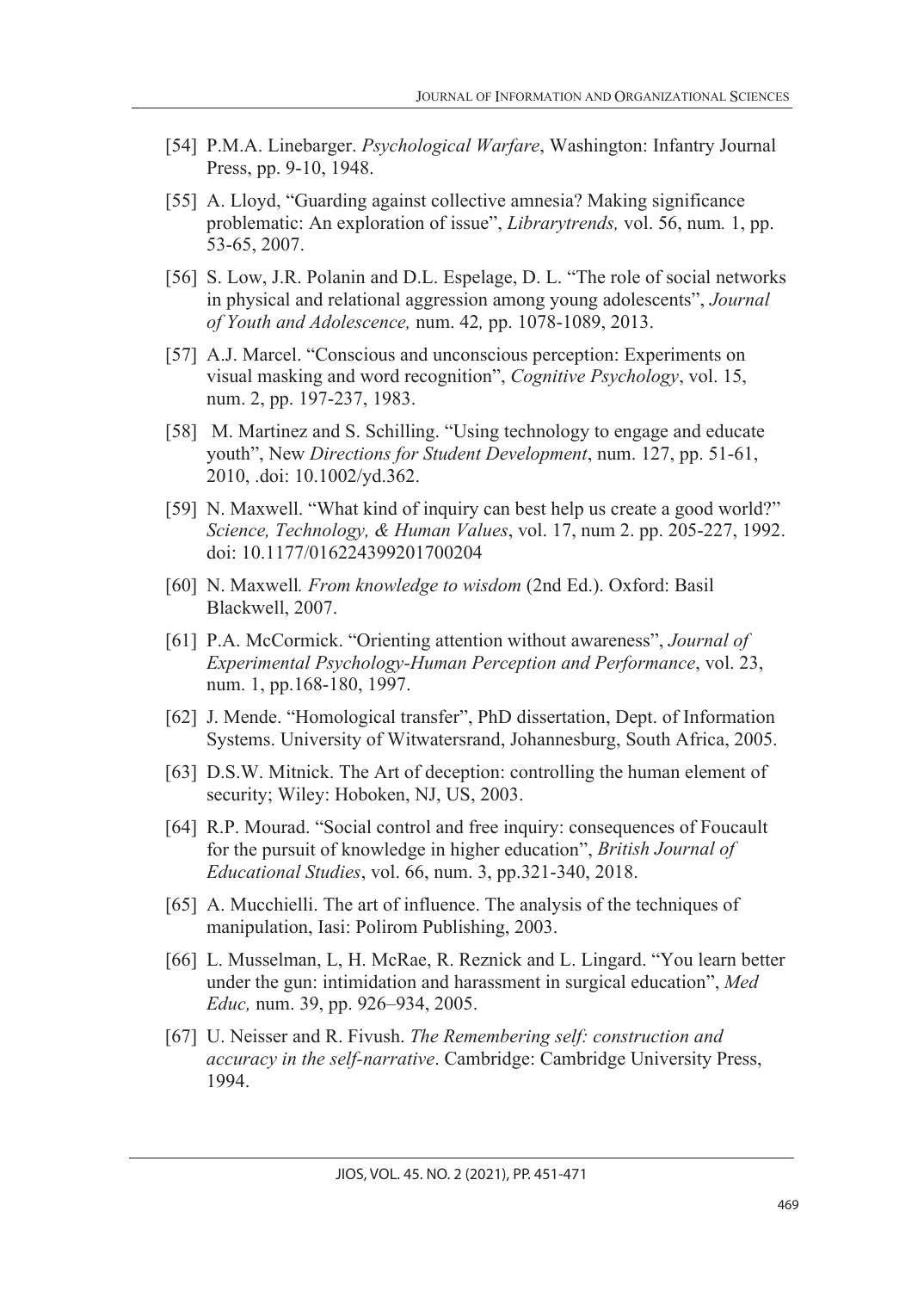- [68] Network Enforcement Act (2017). Act to Improve Enforcement of the Law in Social Networks, Germany. Available: https://www.bmjv.de/SharedDocs/Gesetzgebungsverfahren/Dokumente/Ne tzDG\_engl.pdf? blob=publicationFile&v=2
- [69] M. Olssen and M. Peters. "Neoliberalism, higher education and the knowledge economy: from the free market to knowledge capitalism". *Journal of Education Policy,* vol. 20, num. 3, pp. 313-345, 2005.
- [70] S. Olswang and B. Lee. *Faculty freedoms and institutional accountability: interactions and conflicts.* Washington, DC, Association for the Study of Higher Education, 1984.
- [71] F. Pînzaru, A. Zbuchea and C. Vidu. "Exploring challenges for managers in the digital economy", in Proceedings of the12th European Conference on Management, Leadership and Governance, ECMLG 2016 pp.328-333, Reading: Academic Conferences and Publishing International.
- [72] G. Prelipcean and R. Bejinaru. "Universities as learning organizations in the knowledge economy", *Management dynamics in knowledge economy*, Issue 4, pp. 469-492, 2016.
- [73] C. Salmivalli and M. Voeten. "Connections between attitudes, group norms, and behaviours associated with bullying in schools", *International Journal of Behavioural Development,* num. *28*, pp. 246-258, 2004.
- [74] R. Sennett. *The culture of the new capitalism*. New Haven, CT: Yale University Press, 2007.
- [75] G.K. Simon. In sheep's clothing: understanding and dealing with manipulative people, 1996. ISBN 978-1-935166-30-6.
- [76] S. Slaughter and G. Rhoades. *Academic capitalism and the new economy: markets, state, and higher education*. Baltimore: The Johns Hopkins University Press, 2004.
- [77] L. Smith. Manipulation and the role of social media. Guardian Australia Dec 2018.
- [78] D.W. Smythe. Dependency road: Communications, capitalism, consciousness and Canada, Norwood, NJ: Ablex Publishing, 1981.
- [79] Software Engineering Institute. *Unintentional insider threats: social engineering*. EEE Security and Privacy Workshops: San Jose, CA, USA. 2014.
- [80] S. Stavrou. "Pedagogising the university: on higher education policy implementation and its effects on social relations", *Journal of Education Policy*, vol. 31, num. 6, pp. 789-804, 2016, doi: 10.1080/02680939.2016.1188216.